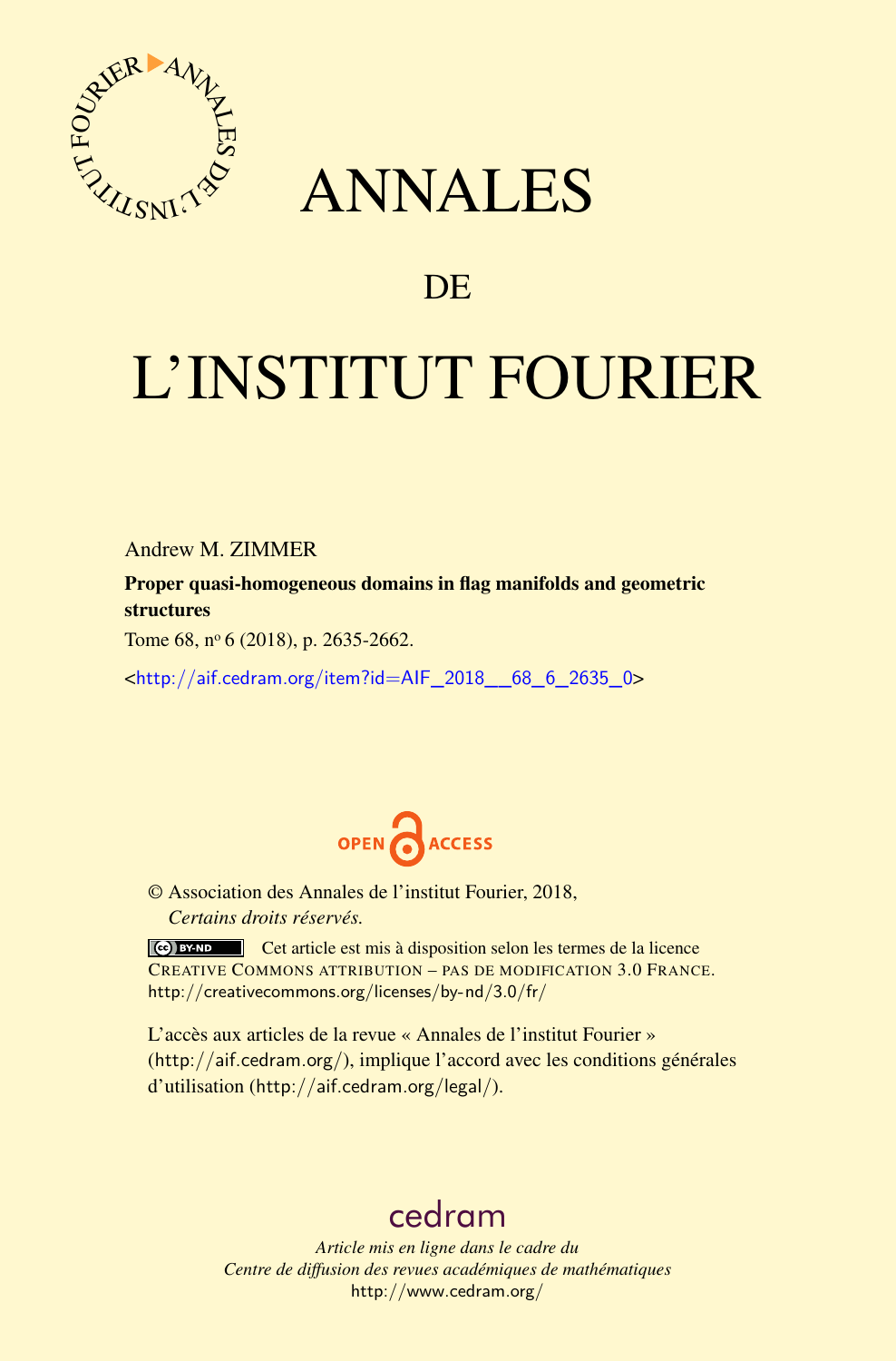#### PROPER QUASI-HOMOGENEOUS DOMAINS IN FLAG MANIFOLDS AND GEOMETRIC STRUCTURES

#### **by Andrew M. ZIMMER (\*)**

 $ABSTRACT.$  — In this paper we study domains in flag manifolds which are bounded in an affine chart and whose projective automorphism group acts cocompactly. In contrast to the many examples in real projective space, we will show that no examples exist in many flag manifolds. Moreover, in the cases where such domains can exist, we show that they satisfy a natural convexity condition and have an invariant metric which generalizes the Hilbert metric. As an application we give some restrictions on the developing map for certain  $(G, X)$ -structures.

Résumé. — On étudie dans cet article les domaines dans les variétés de drapeaux dont l'image dans une carte affine est bornée et dont l'action du groupe des automorphismes projectifs est co-compacte. Par contraste avec les nombreux exemples existant dans l'espace projectif réel, on démontre que de nombreuses variétés de drapeaux ne contiennent pas de tels domaines. On établit en outre que dans les cas où l'existence de tels domaines n'est pas exclue, ils sont soumis à une condition de convexité naturelle et possèdent une métrique invariante qui généralise la métrique de Hilbert. Une application de nos résultats fournit des restrictions sur l'application développante de certaines (*G, X*)-structures.

#### **1. Introduction**

Suppose *G* is a connected semisimple Lie group with trivial center and without compact factors. If  $P \leq G$  is a parabolic subgroup, then G acts by diffeomorphisms on the compact manifold  $G/P$ . Given an open set  $\Omega \subset$  $G/P$  we define the automorphism group of  $\Omega$  to be

$$
Aut(\Omega) = \{ g \in G : g\Omega = \Omega \}.
$$

Keywords: Real projective structures, (*G, X*)-structure, Kobayashi metric, Carathéodory metric, Hilbert metric, projective automorphism group.

<sup>2010</sup> Mathematics Subject Classification: 22F50, 53C24, 53A20.

<sup>(\*)</sup> I would like to thank Pierre Clare, Lizhen Ji, Wouter Van Limbeek, and Ralf Spatzier for many interesting discussions. I would also like to thank the referee for a number of helpful comments and corrections. This material is based upon work supported by the National Science Foundation under grants DMS-1400919 and DMS-1760233.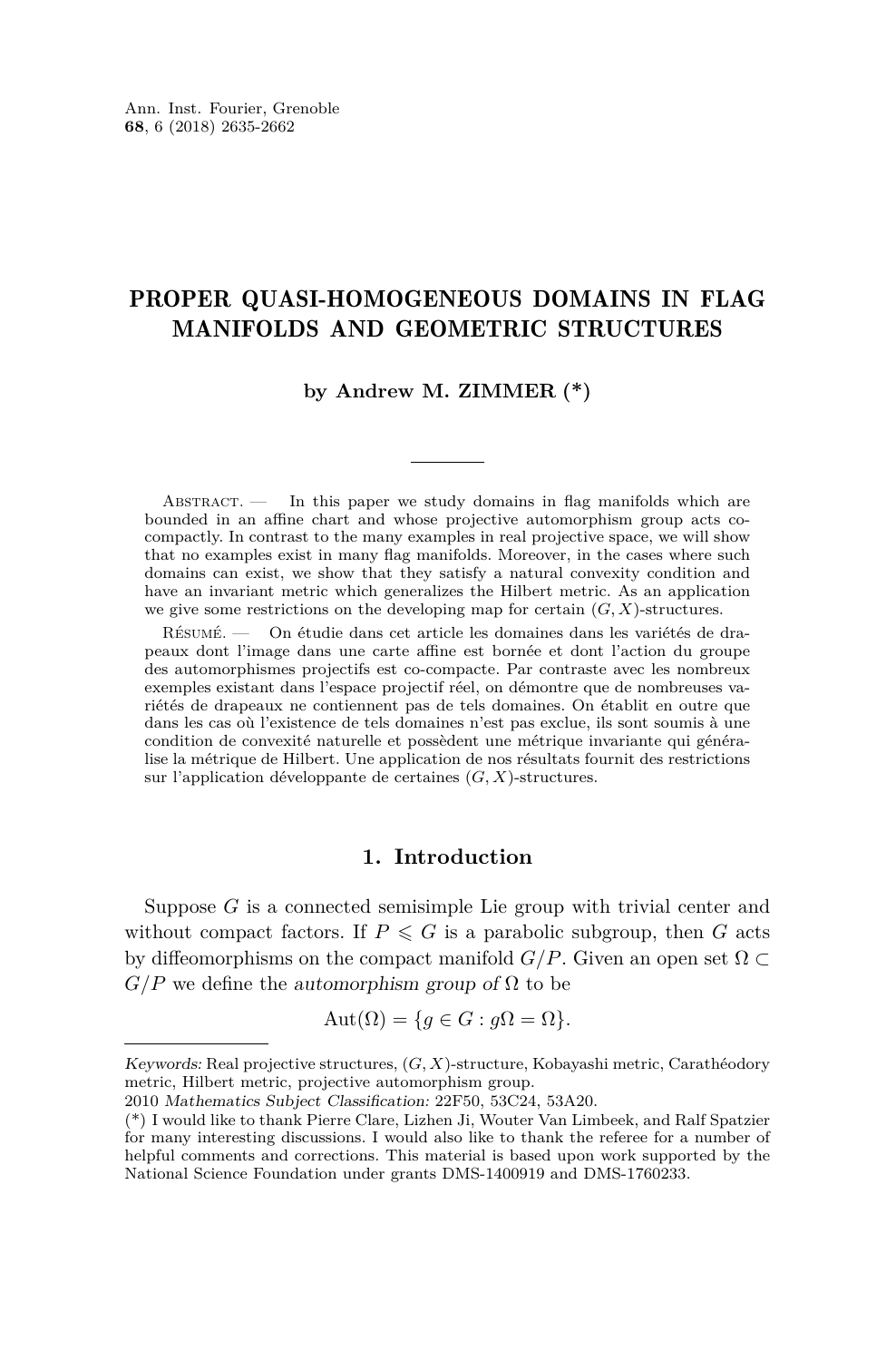An open set  $\Omega \subset G/P$  is called quasi-homogeneous if  $Aut(\Omega) \cdot K = \Omega$  for some compact subset  $K \subset \Omega$ . This paper is concerned with the geometry and classification of quasi-homogeneous domains.

#### **1.1. Uniformization**

One motivation for studying quasi-homogeneous domains comes from the well known uniformization of Riemann surfaces: any Riemann surface  $\Sigma$  can be identified with a quotient  $\Gamma\backslash\Omega$  where  $\Omega$  is a domain in the complex projective plane  $\mathbb{P}(\mathbb{C}^2)$  and  $\Gamma \leqslant \mathrm{PGL}_2(\mathbb{C})$  is a discrete group which acts freely and properly discontinuously on  $\Omega$ .

It seems natural to ask what happens in higher dimensions. In particular given a closed manifold M, can we identify M with a quotient  $\Gamma \backslash \Omega$  where  $\Omega$  is a domain in some flag manifold  $G/P$  and  $\Gamma \leq \text{Aut}(\Omega)$ ? Since M is compact, in this case the domain  $\Omega$  will be quasi-homogeneous.

#### **1.2.** (*G, X*)**-structures**

Another (related) motivation for studying quasi-homogeneous domains comes from the theory of geometric structures on compact manifolds.

Suppose *G* is a Lie group acting transitively on a manifold *X*. A  $(G, X)$ structure on a manifold *M* is an open cover  $M = \bigcup_{\alpha} U_{\alpha}$  along with coordinate charts  $\varphi_{\alpha}: U_{\alpha} \to X$  such that the transition functions  $\varphi_{\alpha} \circ \varphi_{\beta}^{-1}$ coincide locally with the restriction of an element in *G* on  $\varphi_{\beta}(U_{\beta} \cap U_{\alpha})$ .

Given a  $(G, X)$ -structure on a manifold M, one can "unfold" the structure to obtain a local diffeomorphism dev :  $\tilde{M} \rightarrow X$  from the universal cover  $\overline{M}$  of  $\overline{M}$  to  $\overline{X}$  called the *developing map* and a homomorphism hol:  $\pi_1(M,m) \to G$  called the holonomy map. The map dev will be holequivariant and when dev is a diffeomorphism onto its image we can identify *M* with  $\Gamma \backslash \Omega$  where  $\Gamma = \text{hol}(\pi_1(M,m))$  and  $\Omega = \text{dev}(M)$ . See e.g. [\[11\]](#page-27-0) for more details.

When *M* is closed, the group  $hol(\pi_1(M,m))$  acts co-compactly on dev(*M*) and thus  $dev(M)$  is a quasi-homogeneous domain in X. Our results about quasi-homogeneous domains will imply the following.

<span id="page-2-0"></span>Theorem 1.1. — Suppose *M* is a closed manifold, *G* is a connected non-compact simple Lie group with trivial center, and  $P \le G$  is a nonmaximal parabolic subgroup. If  $\{(U_\alpha, \varphi_\alpha)\}_{\alpha \in \mathcal{A}}$  is a  $(G, G/P)$ -structure on *M*, then the image of the developing map cannot be bounded in an affine chart.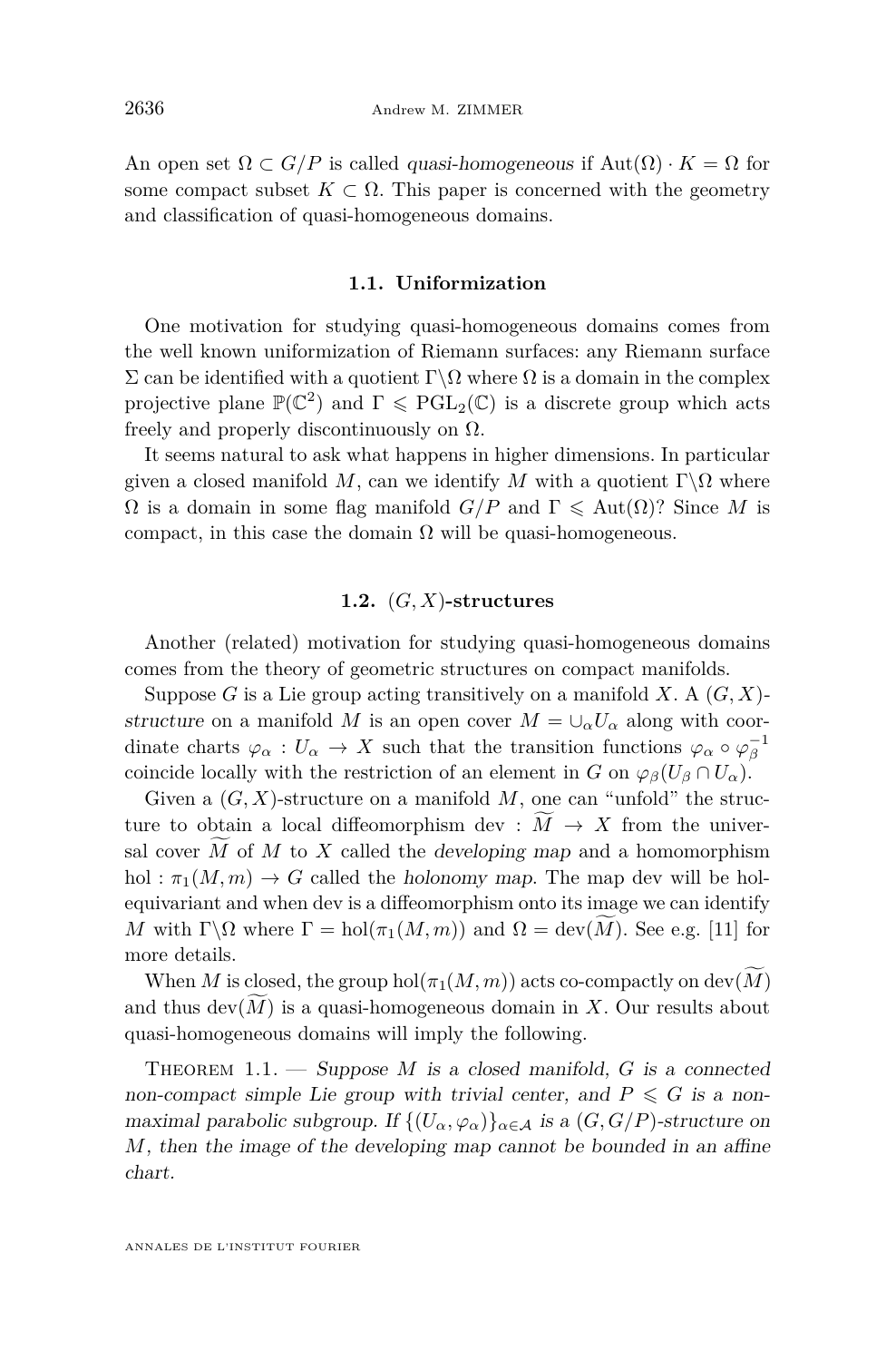Theorem [1.1](#page-2-0) is an immediate consequence of Theorem [1.5](#page-5-0) below.

<span id="page-3-0"></span>THEOREM  $1.2.$  — Suppose *M* is a closed manifold, *G* is a connected semi-simple Lie group with trivial center and no compact factors, and  $P \leq$ *G* is a parabolic subgroup. If  $\{(U_\alpha, \varphi_\alpha)\}_{\alpha \in \mathcal{A}}$  is a  $(G, G/P)$ -structure on M and the image of the developing map is bounded in an affine chart, then  $dev : M \to dev(M)$  is a covering map.

In Proposition [7.1](#page-23-0) below, we will show that when  $\Omega$  is bounded in an affine chart the group Aut( $\Omega$ ) acts properly on  $\Omega$ . Using this fact it is straightforward to establish Theorem [1.2,](#page-3-0) see Section [8](#page-23-1) for details.

#### **1.3. Proper domains**

In this paper we will restrict our attention to a particular class of domains in flag manifolds:

DEFINITION 1.3. — An open set  $\Omega \subset G/P$  is called a proper domain if it is connected and bounded in an affine chart of *G/P*.

There are (at least) three reasons for restricting our attention to these domains:

- (1) As mentioned above, every Riemann surface can be identified with a quotient  $\Gamma \backslash \Omega$  where  $\Omega \subset \mathbb{P}(\mathbb{C}^2)$  and  $\Gamma \leq \text{Aut}(\Omega)$  is a discrete group. In fact, we can always assume that  $\Omega$  is either  $\mathbb{P}(\mathbb{C}^2)$ , an affine chart in  $\mathbb{P}(\mathbb{C}^2)$ , or the unit disk in an affine chart of  $\mathbb{P}(\mathbb{C}^2)$ . Each of these three cases lead to very different classes of surfaces, so when seeking higher dimensional analogues of uniformization it makes sense to try and specialize to one of the three cases.
- (2) There is a rich theory of convex divisible domains in real projective space. A proper convex set  $\Omega \subset \mathbb{P}(\mathbb{R}^{d+1})$  is called *divisible* when there exists a discrete group  $\Gamma \leq \text{Aut}(\Omega)$  which acts co-compactly, freely, and properly on  $\Omega$ . The symmetric domain  $\mathcal{B}_{d,1}$  defined in Example [1.4](#page-4-0) below is the fundamental example of a convex divisible domain but there are many non-homogeneous examples, see the survey papers by Benoist [\[5\]](#page-27-1), Marquis [\[27\]](#page-28-0), and Quint [\[31\]](#page-28-1). It seems very natural to attempt to extend this theory to other flag manifolds and a key feature of these domains is the fact that they are bounded in affine charts.
- (3) The fact that we restrict our attention to domains which are bounded in affine charts also allows us to adapt some techniques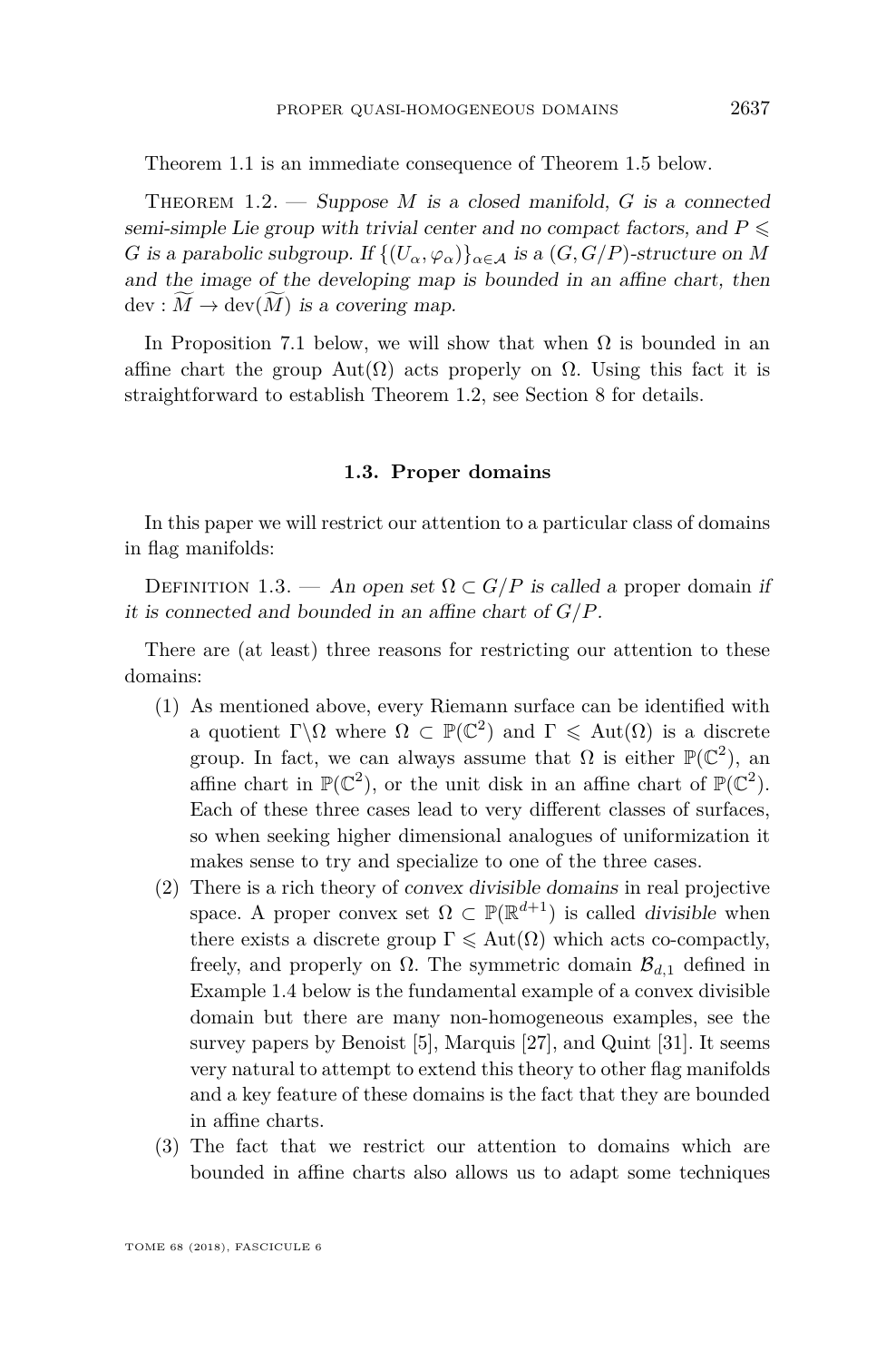used in several complex variables to study the bi-holomorphism group of bounded domains in complex Euclidean space (see the survey paper [\[18\]](#page-27-2)).

As the next example shows certain symmetric spaces give rise to homogeneous proper domains in certain Grassmanians:

<span id="page-4-0"></span>Example 1.4. — Let  $\mathbb K$  be either the real numbers  $\mathbb R$ , the complex numbers  $\mathbb{C}$ , or the quaternions  $\mathbb{H}$ . If  $G = \text{PGL}_d(\mathbb{K})$  and  $P \leq \text{PGL}_d(\mathbb{K})$  is a parabolic subgroup, then  $P$  is the stabilizer of some K-flag and  $G/P$  can be identified with a flag manifold. In the particular case when *P* is a maximal parabolic subgroup of *G*, then *P* is the stabilizer some *p*-plane in  $\mathbb{K}^d$ . Let  $q = d - p$ . Then we can identify  $G/P$  with  $\text{Gr}_p(\mathbb{K}^{p+q})$  the Grassmanian of *p*-planes in  $\mathbb{K}^{p+q}$ . Let  $M_{p+q,p}(\mathbb{K})$  be the space of  $(p+q)$ -by-*p* matrices with entries in K. We can then identify the quotient manifold

$$
\left\{A \in M_{(p+q),p}(\mathbb{K}) : \text{rank}\,A = p\right\} / \operatorname{GL}_p(\mathbb{K})
$$

with  $\mathrm{Gr}_p(\mathbb{K}^{p+q})$  via  $A \to \mathrm{Im}(A)$ . Then

$$
\mathbb{A} := \left\{ \begin{bmatrix} \mathrm{Id}_p \\ X \end{bmatrix} : X \in M_{q,p}(\mathbb{K}) \right\} \subset \mathrm{Gr}_p(\mathbb{K}^{p+q})
$$

is an affine chart of  $\mathrm{Gr}_p(\mathbb{K}^{p+q})$  and so the open set

$$
\mathcal{B}_{p,q} := \left\{ \begin{bmatrix} \mathrm{Id}_p \\ X \end{bmatrix} : \|X\| < 1 \right\} \subset \mathrm{Gr}_p(\mathbb{K}^{p+q})
$$

is a proper domain. Next let  $U_{\mathbb{K}}(p,q) \leq \mathrm{GL}_d(\mathbb{K})$  be the group which preserves the form

$$
\overline{x}_1y_1 + \cdots + \overline{x}_py_p - \overline{x}_{p+1}y_{p+1} - \cdots - \overline{x}_{p+q}y_{p+q}.
$$

Then Aut $(\mathcal{B}_{p,q})$  coincides with  $PU_{\mathbb{K}}(p,q)$ , the image of  $U_{\mathbb{K}}(p,q)$  in  $PGL_d(\mathbb{K})$ . Moreover Aut $(\mathcal{B}_{p,q})$  acts transitively on  $\mathcal{B}_{p,q}$  and the stabilizer of  $\begin{bmatrix} \mathrm{Id}_p & 0 \end{bmatrix}$  $0<sup>t</sup>$ is the group  $P(U_{K}(p) \times U_{K}(q))$ , so we can identify

$$
\mathcal{B}_{p,q} \cong \mathrm{PU}_{\mathbb{K}}(p,q)/\,\mathrm{P}(\mathrm{U}_{\mathbb{K}}(p)\times \mathrm{U}_{\mathbb{K}}(q)).
$$

In particular,  $\mathcal{B}_{p,q}$  is a geometric model of the symmetric space associated to  $PU_{K}(p,q)$ . When  $K = \mathbb{R}$  and  $q = 1$ , this is the Klein–Beltrami model of real hyperbolic *p*-space.

#### **1.4. Non-maximal parabolic subgroups**

In contrast to the above examples, our main rigidity result shows that many flag manifolds have no quasi-homogenous proper domains: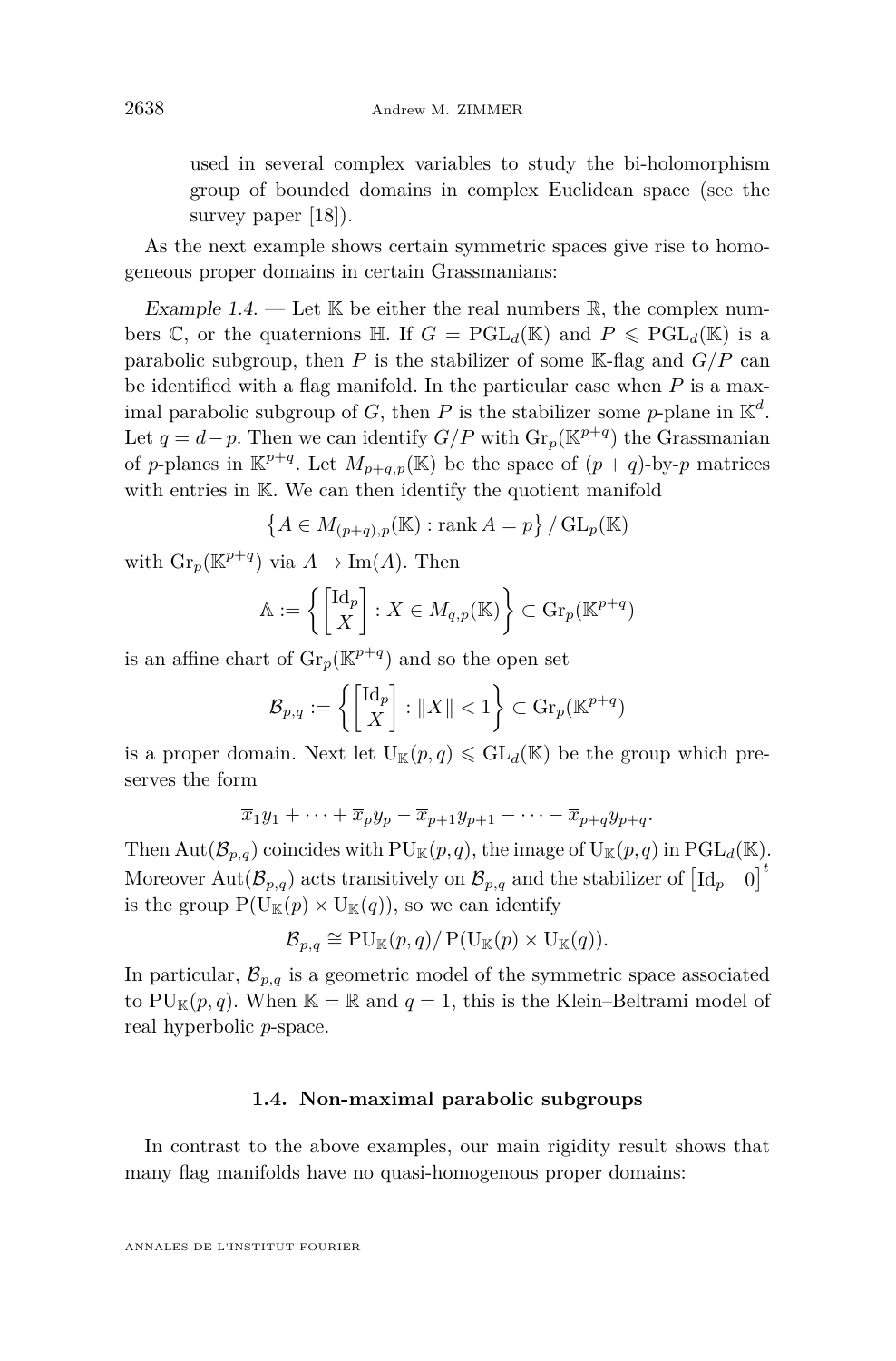<span id="page-5-0"></span>THEOREM 1.5 (see Section [6](#page-21-0) below). — Suppose *G* is a connected noncompact simple Lie group with trivial center and  $P \le G$  is a non-maximal parabolic subgroup. If  $\Omega \subset G/P$  is a proper domain, then Aut $(\Omega)$  cannot act co-compactly on  $\Omega$ .

Remark 1.6.

(1) The theorem fails for general semi-simple groups. Take for instance  $G = \text{PGL}_{p+q}(\mathbb{R}) \times \text{PGL}_{p+q}(\mathbb{R})$  and let  $P \leq \text{PGL}_{p+q}(\mathbb{R})$  be the stabilizer of some *p*-plane. Then we can identify  $(G \times G)/(P \times P)$ with  $\mathrm{Gr}_p(\mathbb{R}^{p+q}) \times \mathrm{Gr}_p(\mathbb{R}^{p+q})$  and

$$
{\mathcal{B}}_{p,q}\times {\mathcal{B}}_{p,q}\subset \textup{Gr}_p({\mathbb{R}}^{p+q})\times \textup{Gr}_p({\mathbb{R}}^{p+q})
$$

is a proper quasi-homogeneous domain. Notice that the parabolic subgroup  $P \times P$  is non-maximal: it is contained in  $PGL_{p+q}(\mathbb{R}) \times P$ and  $P \times \mathrm{PGL}_{p+q}(\mathbb{R})$ . The semisimple case will be explored in more detail in Theorem [1.7](#page-6-0) below.

- (2) There are examples of non-proper quasi-homogeneous domains: suppose  $G = \text{PGL}_{p+q}(\mathbb{R})$  and  $P \leq G$  is the stabilizer of a *p*-plane in  $\mathbb{K}^{p+q}$ . Then, by Example [1.4,](#page-4-0) there exists a proper homogeneous domain  $\Omega \subset G/P$ . Now consider a parabolic subgroup  $P' \subsetneq P$  and the natural projection map  $\pi: G/P' \to G/P$ . Then  $\pi^{-1}(\Omega)$  is a homogeneous domain in  $G/P'$  which is not proper (see Proposition [4.5](#page-13-0)) below).
- (3) We should also mention recent constructions [\[14,](#page-27-3) [15,](#page-27-4) [16,](#page-27-5) [22,](#page-27-6) [21,](#page-27-7) [23\]](#page-27-8) of open domains  $\Omega$  in certain flag manifolds where there exists a discrete group  $\Gamma \leq \text{Aut}(\Omega)$  which acts properly, freely, and cocompactly on  $\Omega$ . These constructions use the theory of Anosov representations and (to the best of our knowledge) never produce proper domains.

#### **1.5. The general semisimple case**

Suppose *G* is a connected semisimple Lie group with trivial center and no compact factors. Then there exists  $G_1, \ldots, G_r$  non-compact simple Lie groups each with trivial centers such that

$$
G \cong \prod_{i=1}^r G_i.
$$

Now if  $P \le G$  is a parabolic subgroup we can find subgroups  $P_i \le G_i$  such that  $P \cong \prod_{i=1}^r P_i$ . Moreover, either  $P_i = G_i$  or  $P_i \leq G_i$  is a parabolic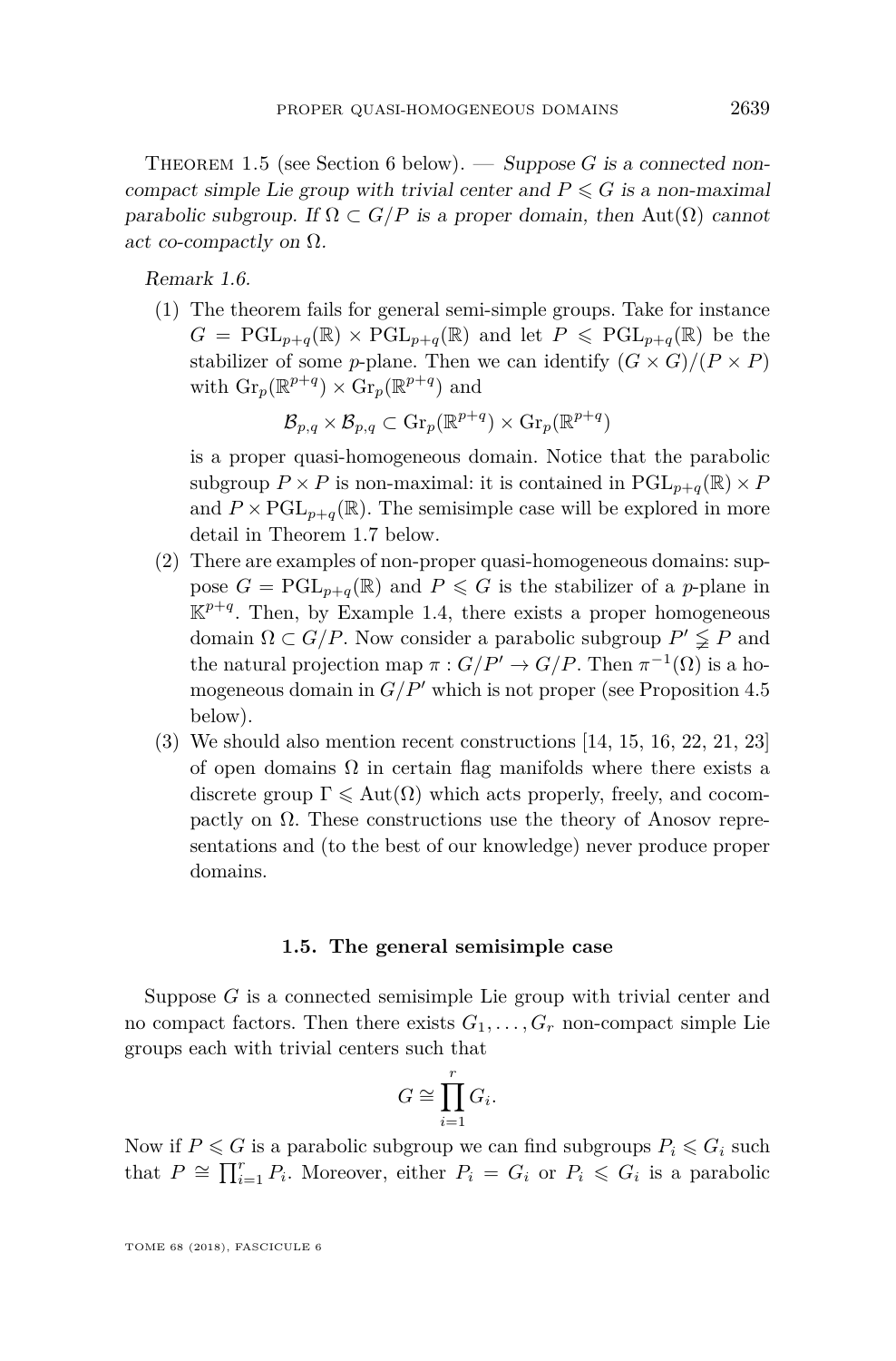subgroup. Since we are interested in the flag manifold  $G/P$ , we further assume that  $P_i \neq G_i$  for all  $1 \leq i \leq r$ .

<span id="page-6-0"></span>THEOREM 1.[7](#page-22-0) (see Section 7 below). — With the notation above, suppose  $\Omega \subset G/P$  is a proper quasi-homogeneous domain. Then for  $1 \leq i \leq r$ there exists a proper quasi-homogeneous domain  $\Omega_i \subset G_i/P_i$  such that

$$
\Omega = \prod_{i=1}^r \Omega_i.
$$

In particular, each  $P_i$  is a maximal parabolic subgroup of  $G_i$ .

This theorem reduces the study of quasi-homogeneous domains to the case when *G* is simple.

#### **1.6. The geometry of quasi-homogeneous domains**

Kobayashi proved the following theorem connecting symmetry with convexity for domains in real projective space.

<span id="page-6-1"></span>THEOREM 1.8 ([\[24\]](#page-27-9)). — If  $\Omega \subset \mathbb{P}(\mathbb{R}^{d+1})$  is a quasi-homogeneous proper domain, then  $\Omega$  is convex.

In real projective space, one usually defines convexity using projective lines: a domain is convex if its intersection with every projective line is connected. However there is a dual definition: a connected open set  $\Omega$  is convex if and only if for every  $x \in \partial\Omega$  there exists a hyperplane *H* such that  $x \in H$  and  $H \cap \Omega = \emptyset$ .

This dual definition generalizes in a natural way to flag manifolds. Suppose *G* is a connected non-compact simple Lie group with trivial center and  $P \le G$  is a parabolic subgroup. Fix a parabolic subgroup  $Q$  opposite to *P*. Then for  $\xi = hQ \in G/Q$  define the subset  $Z_{\xi} \subset G/P$  by

$$
Z_{\xi} := \{ gP \in G/P : gPg^{-1} \text{ is not transverse to } hQh^{-1} \}.
$$

Remark 1.9.

- (1) This definition does not depend on the choice of  $Q$ : if  $Q_1, Q_2 \leq G$ are parabolic subgroups both opposite to a parabolic subgroup  $P \leq$ *G*, then  $Q_1$  and  $Q_2$  are conjugate. In particular, for any  $\xi_1 \in G/Q_1$ there exists  $\xi_2 \in G/Q_2$  such that  $Z_{\xi_1} = Z_{\xi_2}$ .
- (2) Notice that  $G/P Z_{\xi}$  is an affine chart of  $G/P$ , see Subsection [4.2.](#page-15-0)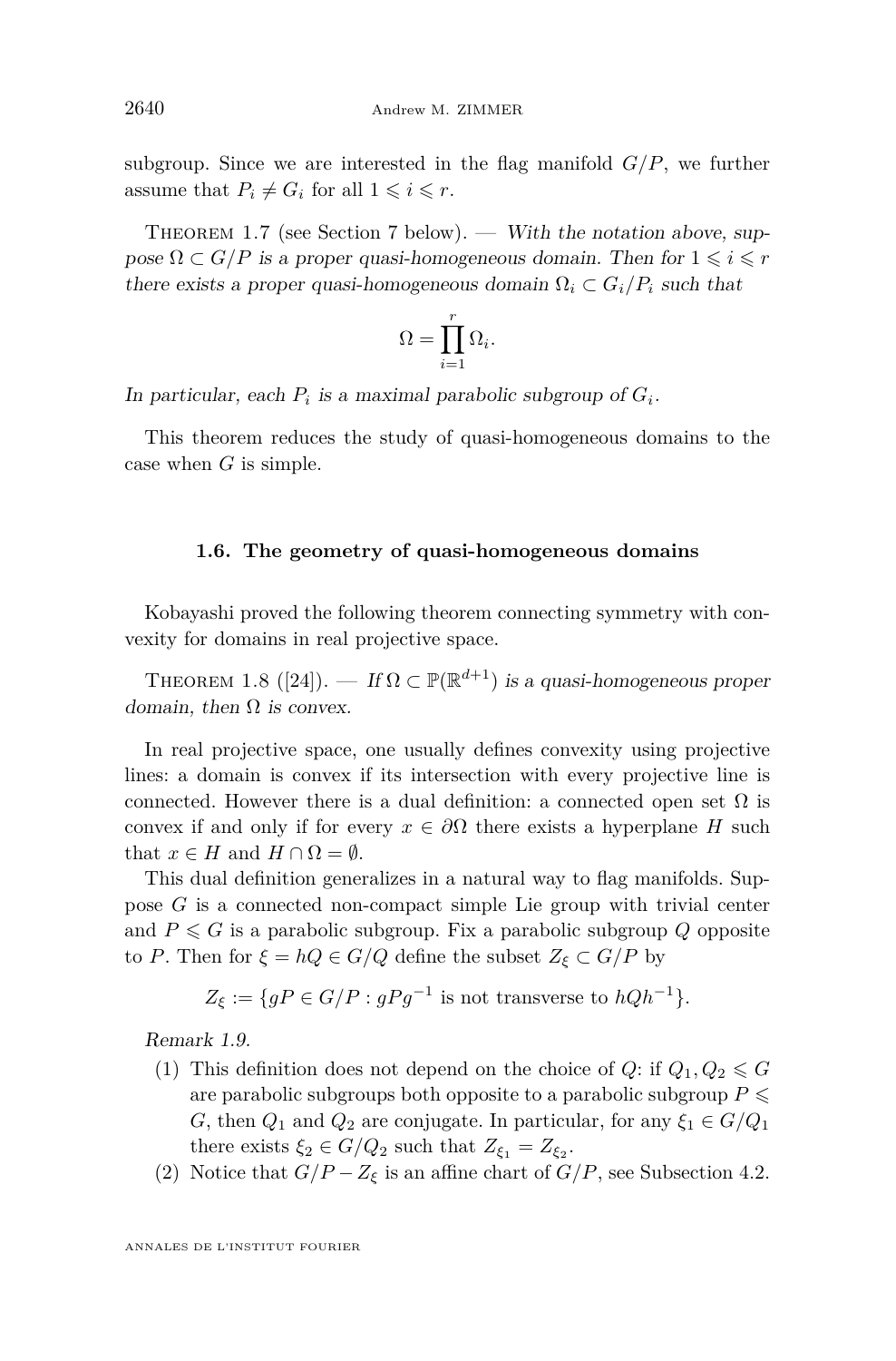<span id="page-7-0"></span>Example 1.10.  $\longrightarrow$  Again let K be either the real numbers R, the complex numbers  $\mathbb{C}$ , or the quaternions  $\mathbb{H}$ . Let  $e_1, \ldots, e_d$  be the standard basis of  $\mathbb{K}^d$ and let  $P \leq PGL_d(\mathbb{K})$  be the stabilizer of the line  $\mathbb{K} e_1$ . Then  $P \leq PGL_d(\mathbb{R})$ is parabolic and  $G/P$  can be identified with  $\mathbb{P}(\mathbb{K}^d)$ . If  $Q \leq \mathrm{PGL}_d(\mathbb{R})$  is the stabilizer of  $\text{Span}_{\mathbb{K}}(e_2, \ldots, e_d)$ , then *Q* is a parabolic subgroup opposite to *P*. Moreover we can identify  $G/Q$  with  $\text{Gr}_{d-1}(\mathbb{K}^d)$ . With these identifications, if  $\xi \in \mathrm{Gr}_{d-1}(\mathbb{K}^d)$  then  $Z_{\xi}$  is the image of the hypersurface  $\xi$  in  $\mathbb{P}(\mathbb{K}^d).$ 

Motivated by the hyperplane definition of convexity in real projective space we make the following definition.

<span id="page-7-1"></span>DEFINITION  $1.11.$  — Suppose *G* is a connected non-compact simple Lie group with trivial center and  $P \le G$  is a parabolic subgroup. An open connected set  $\Omega \subset G/P$  is called dual convex if for each  $x \in \partial \Omega$  there exists a parabolic subgroup *Q* opposite to *P* and some  $\xi \in G/Q$  such that  $x \in Z_{\xi}$  and  $Z_{\xi} \cap \Omega = \emptyset$ .

We will then prove the following generalization of Kobayashi's theorem.

<span id="page-7-2"></span>Theorem 1.12 (see Corollary [9.3](#page-26-0) below). — Suppose *G* is a connected non-compact simple Lie group with trivial center and  $P \le G$  is a parabolic subgroup. If  $\Omega \subset G/P$  is a quasi-homogeneous proper domain, then  $\Omega$  is dual convex.

Remark 1.13. — Example [1.10](#page-7-0) shows that for open connected sets in real projective space, dual convexity is equivalent to the standard definition of convexity. Dual convexity also generalizes a notion of convexity from several complex variables. In particular, an open set  $\Omega \subset \mathbb{C}^d$  is often called weakly linearly convex if for each point  $x \in \partial\Omega$  there exists a complex hyperplane *H* such that  $x \in H$  and  $H \cap \Omega = \emptyset$ . Surprisingly, this weak form of convexity has strong analytic implications. See [\[1,](#page-26-1) [17\]](#page-27-10) for more details.

#### **1.7. An invariant metric**

Every proper convex set  $\Omega \subset \mathbb{P}(\mathbb{R}^{d+1})$  has a metric  $H_{\Omega}$  called the Hilbert metric which is complete, geodesic, and  $Aut(\Omega)$ -invariant. This metric is a useful tool understanding the geometry of domains with large projective symmetry groups.

We will show that a proper dual convex domain in a flag manifold always has an complete  $Aut(\Omega)$ -invariant metric which is a natural analogue of the Hilbert metric.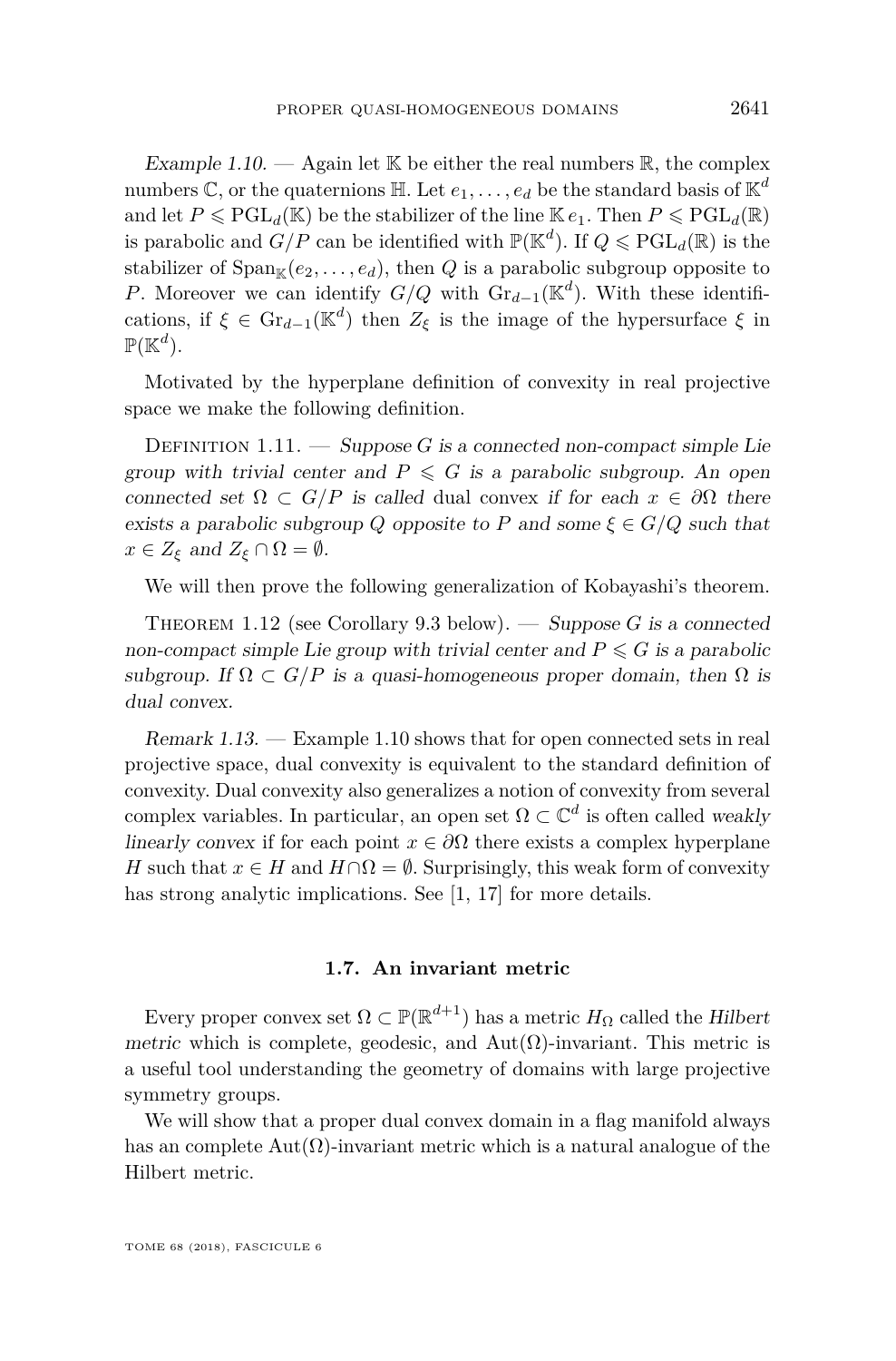THEOREM  $1.14.$  — Suppose *G* is a connected non-compact simple Lie group with trivial center and  $P \le G$  is a parabolic subgroup. If  $\Omega \subset G/P$  is a proper dual convex domain, then there exists an explicit  $\text{Aut}(\Omega)$ -invariant complete metric  $C_{\Omega}$  which generates the standard topology on  $\Omega$ .

Remark 1.15.

- (1) The metric  $C_{\Omega}$  can also be seen as a natural analogue of the Carathéodory metric from several complex variables.
- (2) For "linearly convex" domains in complex projective space,  $C_{\Omega}$  was introduced by Dubois [\[8\]](#page-27-11) and used in [\[35\]](#page-28-2) to provide several characterizations of the unit ball.

#### **2. Examples and rigidity of proper quasi-homogeneous domains**

In this section we describe some examples of proper quasi-homogeneous domains.

#### **2.1. The symmetric case**

<span id="page-8-0"></span>The Borel embedding shows that every non-compact Hermitian symmetric space *X* embeds as a domain  $\Omega_X$  into a flag manifold  $G/P$  (and this flag manifold can be identified with the compact dual of *X*) such that  $Aut(\Omega_X) = Isom_0(X)$ . The image of this embedding is a proper domain.

More generally, Nagano [\[29,](#page-28-3) Theorem 6.1] has characterized all the noncompact symmetric spaces *X* whose compact dual *X*<sup>∗</sup> can be identified with a flag manifold  $G/P$  and X embeds as a domain  $\Omega_X$  into  $G/P$  such that  $Aut(\Omega_X) = Isom_0(X)$ . In all these examples the images are proper domains [\[29,](#page-28-3) Theorem 6.2]

There also exists examples of symmetric spaces which embed into real projective space as a proper domain. In particular, the symmetric spaces associated to  $SL_d(\mathbb{R})$ ,  $SL_d(\mathbb{C})$ ,  $SL_d(\mathbb{H})$ , and  $E_{6(-26)}$  can all be realized as a proper homogeneous domains in a real projective space. For instance, consider the convex set

 $\mathcal{P} = \{[X] \in \mathbb{P}(S_{d,d}) : X \text{ is positive definite}\}\$ 

where  $S_{d,d}$  is the vector space of real symmetric  $d$ -by- $d$  matrices. Then the group  $SL_d(\mathbb{R})$  acts transitively on  $\mathcal{P}$  by  $g \cdot [X] = [gXg^t]$  and the stabilizer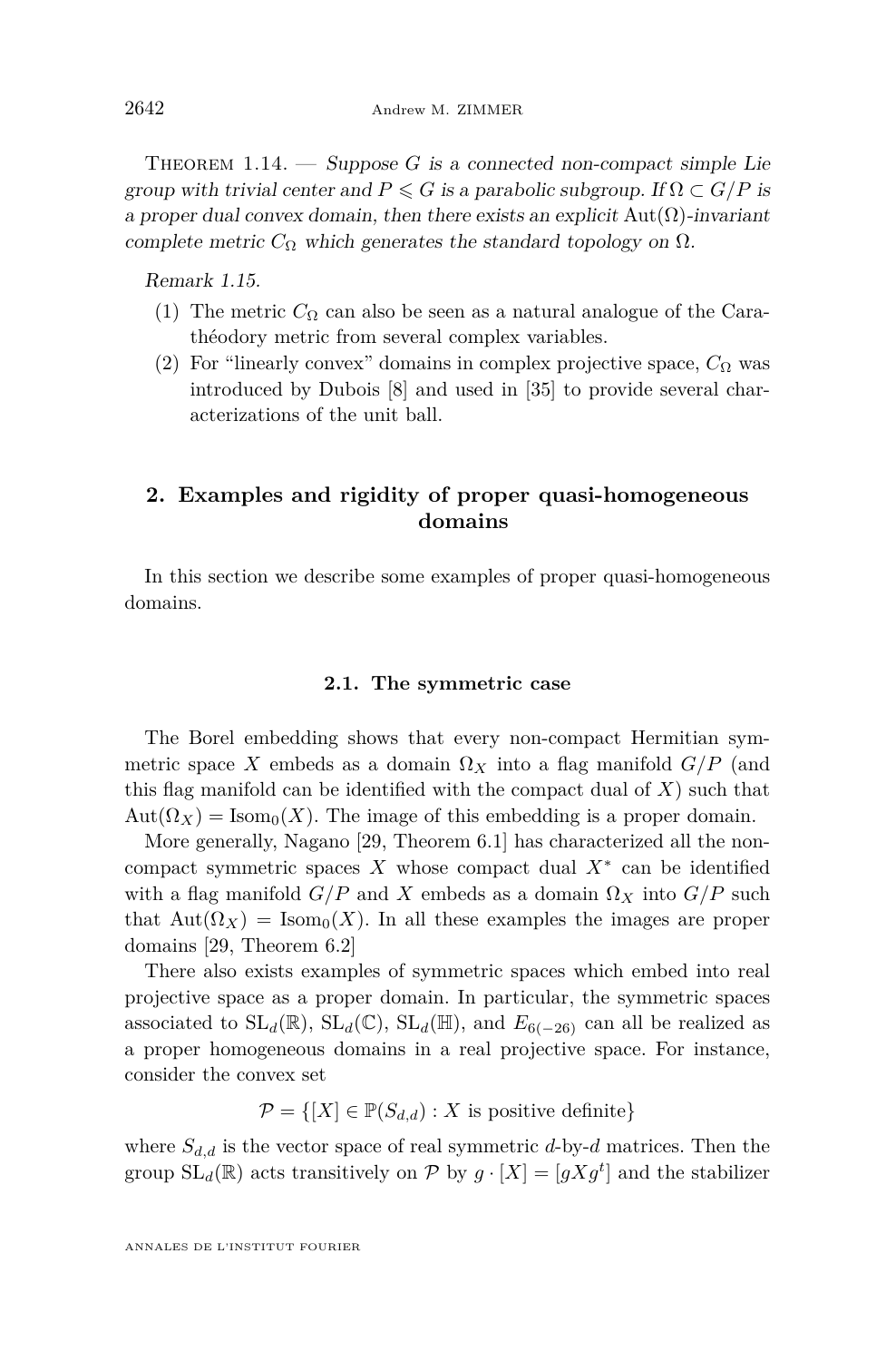of a point is  $SO(d)$ . So we have an identification

$$
\mathcal{P} = SL_d(\mathbb{R})/SO(d).
$$

There does not appear to be a general classification of embeddings of symmetric spaces into flag manifolds.

PROBLEM. — Characterize the symmetric spaces X which embed as a proper domain  $\Omega_X$  into a flag manifold where  $\text{Isom}_0(X) = \text{Aut}(\Omega_X)$ .

#### **2.2. Real projective space**

Beyond the examples mentioned in the subsection above, there are a rich class of proper domains  $\Omega \subset \mathbb{P}(\mathbb{R}^d)$  where  $\text{Aut}(\Omega)$  contains a discrete group Γ which acts cocompactly on  $Ω$ . By a result of Kobayashi (Theorem [1.8](#page-6-1) above) these examples will alway be convex and are often called convex divisible domains. Here are some examples:

- (1) Let  $\mathcal{B} \subseteq \mathbb{P}(\mathbb{R}^{d+1})$  be the Klein–Beltrami model of  $\mathbb{H}^d_{\mathbb{R}}$ . Results of Johnson–Millson [\[19\]](#page-27-12) and Koszul [\[26\]](#page-27-13) imply that the domain  $\beta$  can be deformed to a divisible convex domain  $\Omega$  where  $Aut(\Omega)$  is discrete (see [\[3,](#page-27-14) Section 1.3] for  $d > 2$  and [\[12\]](#page-27-15) for  $d = 2$ ).
- (2) For every  $d \geq 4$ , Kapovich [\[20\]](#page-27-16) has constructed divisible convex domains  $\Omega \subset \mathbb{P}(\mathbb{R}^{d+1})$  such that  $\text{Aut}(\Omega)$  is discrete, Gromov hyperbolic, and not quasi-isometric to any symmetric space,.
- (3) Benoist [\[4\]](#page-27-17) and Ballas, Danciger, and Lee [\[2\]](#page-26-2) have constructed divisible convex domains  $\Omega \subset \mathbb{P}(\mathbb{R}^4)$  such that  $\text{Aut}(\Omega)$  is discrete, not Gromov hyperbolic, and not quasi-isometric to any symmetric space.

More background can be found in the survey papers by Benoist [\[5\]](#page-27-1), Marquis [\[27\]](#page-28-0), and Quint [\[31\]](#page-28-1).

#### **2.3. Complex projective space**

As Example [1.4](#page-4-0) shows, there exists a proper homogeneous domain  $\mathcal{B} \subset$  $\mathbb{P}(\mathbb{C}^d)$  (which is a model of complex hyperbolic space, see e.g. [\[28,](#page-28-4) Chapter 19]).

In  $\mathbb{P}(\mathbb{C}^2)$  there do exist non-homogeneous proper domains which admit a co-compact action by a discrete group in Aut(Ω). However if *∂*Ω has weak regularity then a result of Bowen implies that  $\Omega$  must be a symmetric domain: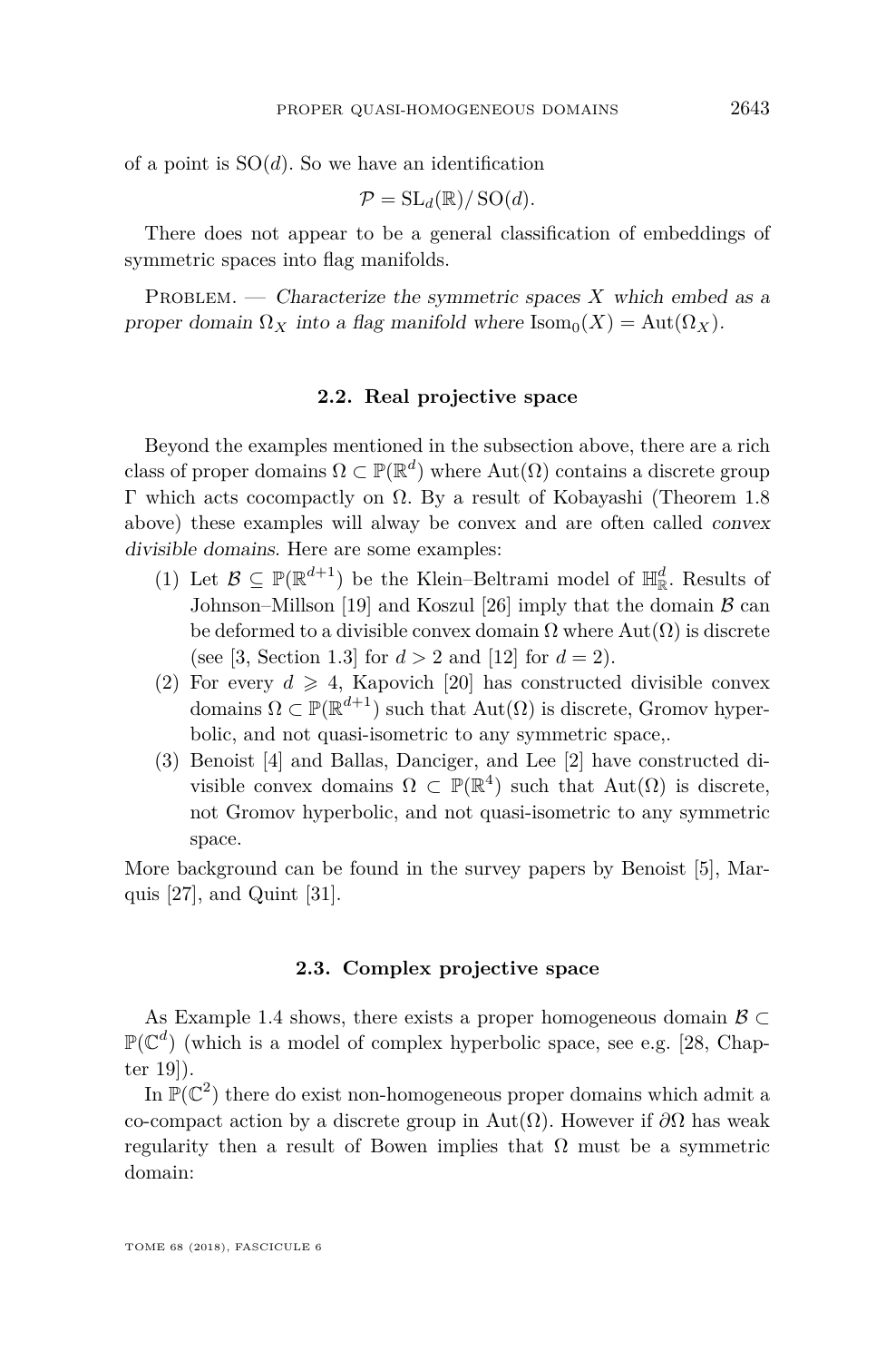THEOREM 2.1 ([\[6\]](#page-27-18)). — Suppose  $\Omega \subset \mathbb{P}(\mathbb{C}^2)$  is a proper domain and  $\partial\Omega$ is a Jordan curve with Hausdorff dimension one. If there exists a discrete group  $\Gamma \leq \text{Aut}(\Omega)$  which acts co-compactly on  $\Omega$ , then  $\Omega$  is projectively isomorphic to B.

In  $\mathbb{P}(\mathbb{C}^3)$  the co-compact case is even more rigid and recent work of Cano and Seade implies the following:

THEOREM 2.2 ([\[7\]](#page-27-19)). — Suppose  $\Omega \subset \mathbb{P}(\mathbb{C}^3)$  is a proper domain and  $\Gamma \leq \text{Aut}(\Omega)$  is a discrete group which acts co-compactly on  $\Omega$ . Then  $\Omega$  is projectively isomorphic to B.

It is worth noting that Cano and Seade's proof relies on Kobayashi and Ochiai's [\[25\]](#page-27-20) classification of compact complex surfaces with a projective structure. In particular, it is unclear if Cano and Seade's result should extend to higher dimensions. However, it is known that every proper quasihomogeneous domain with  $C<sup>1</sup>$  boundary is symmetric.

THEOREM 2.3 ([\[35\]](#page-28-2)). — Suppose  $\Omega \subset \mathbb{P}(\mathbb{C}^{d+1})$  is a proper quasi-homogeneous domain. If  $\partial\Omega$  is  $C^1$ , then  $\Omega$  is projectively isomorphic to  $\mathcal{B}$ .

#### **2.4. Rigidity and convexity**

The embeddings of symmetric spaces mentioned in Subsection [2.1](#page-8-0) are always convex in some affine chart, see e.g. [\[29,](#page-28-3) Theorem 6.2]. Thus it seems natural to consider proper quasi-homogeneous domains which are convex in some affine chart. In particular, we say a domain  $\Omega \subset G/P$  is a convex divisible domain if  $\Omega$  is a bounded open convex set of some affine chart and there exists a discrete group  $\Gamma \leq \text{Aut}(\Omega)$  which acts properly discontinuously, freely, and co-compactly on  $\Omega$ .

For some flag manifolds there are no non-homogeneous convex divisible domains. In particular, Frankel proved the following:

THEOREM 2.4 ([\[10\]](#page-27-21)). — Suppose  $\Omega \subset \mathbb{C}^d$  is a bounded convex open set and there exists a discrete group  $\Gamma$  of bi-holomorphic maps of  $\Omega$  which acts properly discontinuously, freely, and co-compactly on  $\Omega$ . Then  $\Omega$  is a bounded symmetric domain.

Thus if *G/P* has a complex structure such that *G* acts on *G/P* homomorphically we see that the only convex divisible domains in *G/P* are homogeneous. Frankel's proof uses many techniques from several complex variables and does not extend to domains in a general flag manifold. However in the special case of  $\mathrm{Gr}_p(\mathbb{R}^{2p})$  the following is known.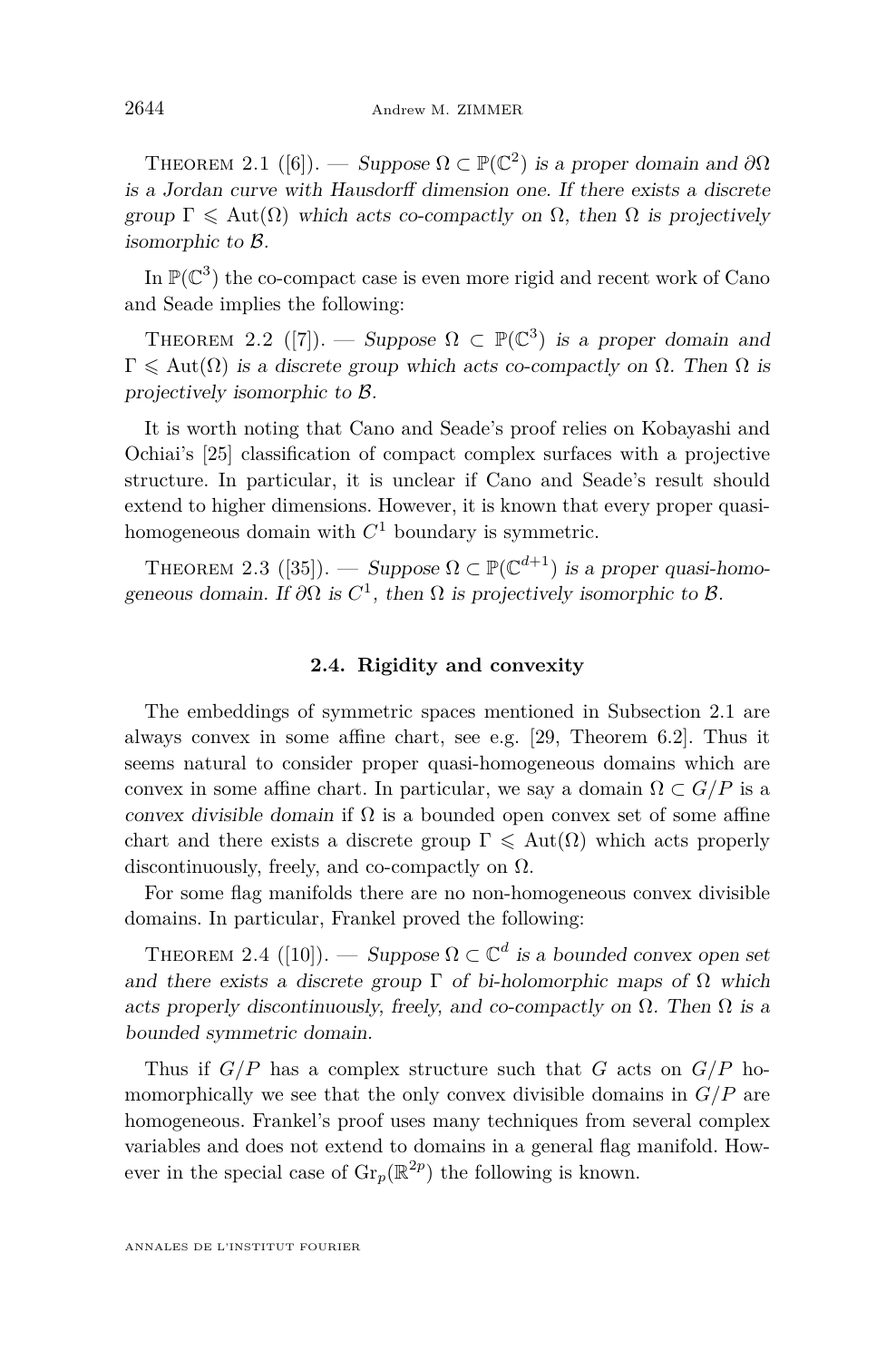THEOREM 2.5 ([\[33\]](#page-28-5)). — Suppose  $p > 1$  and  $\Omega \subset \mathrm{Gr}_p(\mathbb{R}^{2p})$  is a convex divisible domain. Then  $\Omega$  is projectively isomorphic to  $\mathcal{B}_{n,p}$ .

Based on these examples we conjecture (also see Conjecture 1.7 in [\[33\]](#page-28-5)):

CONJECTURE  $2.6.$  — Suppose *G* is a connected non-compact simple Lie group with trivial center and  $P \le G$  is a parabolic subgroup. If  $G/P$  is not isomorphic to a real projective space, then every convex divisible domain in *G/P* is homogeneous.

#### **3. The automorphism group is closed**

It will be useful in what follows to know the automorphism group of an open domain is always closed.

<span id="page-11-0"></span>PROPOSITION  $3.1.$  — Suppose *G* is a connected semisimple Lie group with finite center. If  $P \le G$  is a parabolic subgroup and  $\Omega \subset G/P$  is an open set, then  $Aut(\Omega) \leq G$  is closed.

Proof. — Fix a distance *d* on  $G/P$  which is induced by a Riemannian metric. Suppose that a sequence  $\varphi_n \in \text{Aut}(\Omega)$  converges to some  $\varphi \in G$ . Now since

$$
\{\varphi_n : n \in \mathbb{N}\} \subset G
$$

is relatively compact, there exists some  $K \geq 1$  such that

$$
\frac{1}{K}d(x,y) \leq d(\varphi_n x, \varphi_n y) \leq Kd(x,y)
$$

for all  $x, y \in G/P$  and  $n \in \mathbb{N}$ .

Next define the function  $\delta_{\Omega} : \Omega \to \mathbb{R}_{>0}$  by

$$
\delta_{\Omega}(x) = \inf \{ d(x, y) : y \in G/P - \Omega \}.
$$

Now fix  $x \in \Omega$ , then  $\delta_{\Omega}(\varphi_n x) \geq \frac{1}{K} \delta_{\Omega}(x)$  for all  $n \in \mathbb{N}$ . Since  $d(\varphi x, \varphi_n x)$  $\frac{1}{K}\delta_{\Omega}(x)$  for *n* large, we see that  $\varphi x \in \Omega$ . Since  $x \in \Omega$  was arbitrary we see that  $\varphi(\Omega) \subset \Omega$ . Applying the same argument to the sequence  $\varphi_n^{-1} \to \varphi^{-1}$ we see that  $\varphi^{-1}(\Omega) \subset \Omega$ . Thus  $\varphi(\Omega) = \Omega$  and so  $\varphi \in \text{Aut}(\Omega)$ .

#### **4. Parabolic subgroups**

For the rest of this section suppose that *G* is a connected semisimple Lie group without compact factors and with trivial center. Let  $K \leq G$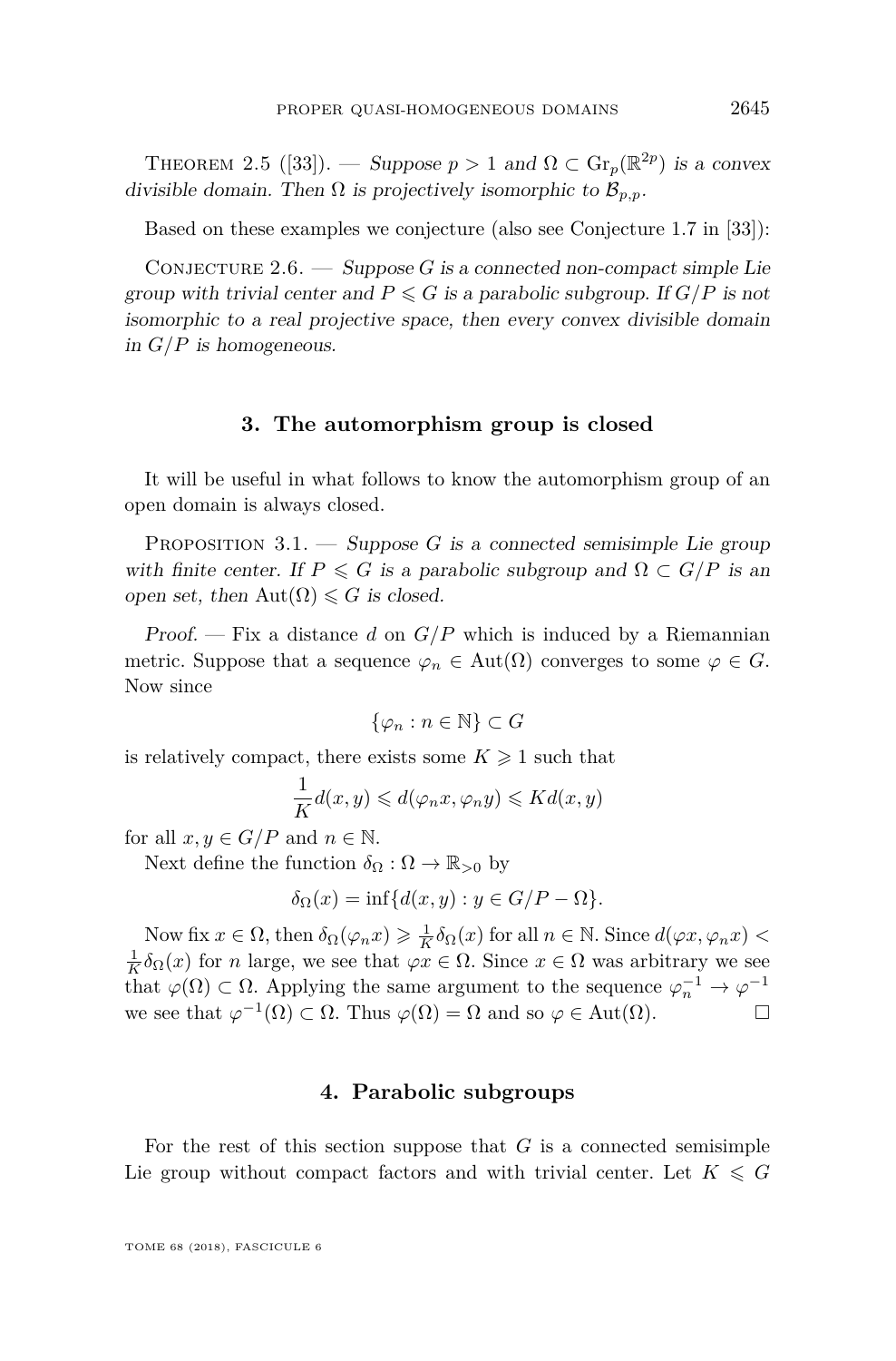be a maximal compact subgroup. Then the manifold  $X = G/K$  has a  $G$ invariant non-positively curved Riemannian metric  $g$  and  $(X, g)$  is a symmetric space.

Let  $X(\infty)$  be the ideal boundary of *X*. For a geodesic  $\gamma : \mathbb{R} \to X$  let

$$
\gamma(\infty)=\lim_{t\to\infty}\gamma(t)\in X(\infty)
$$

and

$$
\gamma(-\infty) = \lim_{t \to -\infty} \gamma(t) \in X(\infty).
$$

DEFINITION 4.1.

- (1) A subgroup  $P \le G$  is called parabolic if P is the stabilizer in G of some point  $x \in X(\infty)$ .
- (2) Two parabolic subgroups  $P, Q \leq G$  are said to be opposite if there exists a geodesic  $\gamma : \mathbb{R} \to X$  such that *P* is the stabilizer of  $\gamma(\infty)$ and *Q* is the stabilizer of  $\gamma(-\infty)$ .

In this section we recall the basic properties of parabolic subgroups. We will mostly rely on the exposition in Eberlein's book on symmetric spaces [\[9\]](#page-27-22) and Warner's book on harmonic analysis on semisimple groups [\[34\]](#page-28-6).

<span id="page-12-0"></span>THEOREM  $4.2.$  — With the notation above:

- (1) There are only finitely many conjugacy classes of parabolic subgroups.
- (2) Suppose  $P, Q_1, Q_2 \leq G$  are parabolic subgroups. If  $Q_1, Q_2$  are both opposite to *P*, then there exists some  $p ∈ P$  such that  $pQ_1p^{-1} = Q_2$ .

Proof. — For the first assertion see Corollary 2.17.23 in [\[9\]](#page-27-22). The idea is: fix a maximal flat *F* in *X*, then given a geodesic  $\gamma : X \to \mathbb{R}$  there exists  $g \in G$  such that  $g \gamma \subset F$ . Then using the root space decomposition of g, the Lie algebra of *G*, associated to *F* one shows that only finitely many different groups arise as stabilizers of points  $x \in F(\infty)$ .

Next suppose that  $Q_1, Q_2$  are both opposite to *P*. For  $i \in \{1, 2\}$ , let  $\gamma_i: \mathbb{R} \to X$  be a geodesic where *P* is the stabilizer of  $\gamma_i(\infty)$  and  $Q_i$  is the stabilizer of  $\gamma_i(-\infty)$ . Since *P* acts transitively on *X* (see Proposition 2.17.1) in [\[9\]](#page-27-22)), there exists  $p \in P$  such that  $p\gamma_1(0) = \gamma_2(0)$ . Then  $pQ_1p^{-1}$  is the stabilizer of  $p\gamma_1(-\infty)$ . Now since P is the stabilizer of  $p\gamma_1(\infty)$  and *γ*<sub>2</sub>(∞), Proposition 2.17.15 in [\[9\]](#page-27-22) implies that  $d(p)$ <sup>*γ*</sup><sub>1</sub>(0) and *γ*<sup>2</sup><sub>2</sub>(0) are in the same Weyl Chamber *W* in  $S_{\gamma_2(0)}X$  (the unit tangent sphere of *X* above *γ*<sub>2</sub>(0)). Finally, since  $-W \subset S_{\gamma_2(0)}X$  is also a Weyl chamber we see that  $-d(p)\gamma_1'(0)$  and  $-\gamma_2'(0)$  are also in the same Weyl chamber. So appealing to Proposition 2.17.15 in [\[9\]](#page-27-22) again, we see that  $pQ_1p^{-1} = Q_2$ .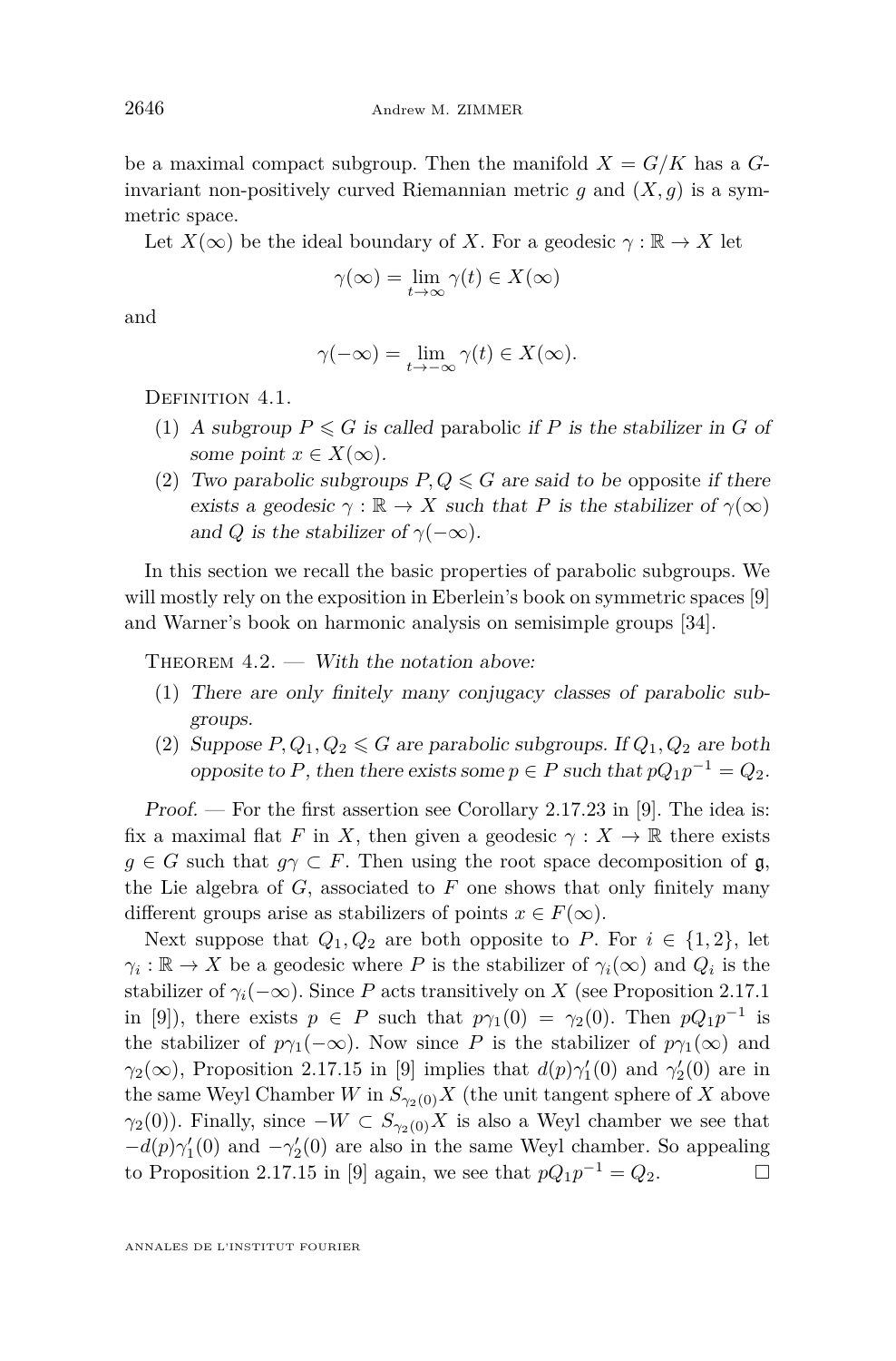<span id="page-13-1"></span>COROLLARY 4.3. — Suppose  $P,Q \leq G$  are opposite parabolic subgroups. Then  $gPg^{-1}$  and  $hQh^{-1}$  are opposite if and only if  $g^{-1}h \in PQ$ .

Proof. — Clearly  $qPq^{-1}$  and  $hQh^{-1}$  are opposite if and only if P and  $(g^{-1}h)Q(g^{-1}h)^{-1}$  are opposite. But by Theorem [4.2](#page-12-0) this happens if and only if  $pg^{-1}hQ(pg^{-1}h)^{-1} = Q$  for some  $p ∈ P$ . But parabolic subgroups are their own normalizer, see Proposition 2.17.25 in [\[9\]](#page-27-22), and so this happens if and only if  $g^{-1}h \in PQ$ . □

Since  $PQ \subset G$  is open and dense (see e.g. [\[34,](#page-28-6) Proposition 1.2.4.10]), we immediately see that:

<span id="page-13-2"></span>COROLLARY 4.4. — Suppose  $P, Q \leq G$  are opposite parabolic subgroups. Then the set

$$
\mathcal{O} := \{(gP, hQ) : gPg^{-1} \text{ and } hQh^{-1} \text{ are opposite}\} \subset G/P \times G/Q
$$

is open and dense.

<span id="page-13-0"></span>PROPOSITION 4.5. — Suppose  $P, Q \leq G$  are opposite parabolic subgroups. If  $P_0 \geq P$  is a parabolic subgroup, then there exists a unique parabolic subgroup  $Q_0 \geq Q$  such that  $P_0$  and  $Q_0$  are opposite. Moreover:

- (1) If  $gPg^{-1}$  and  $hQh^{-1}$  are opposite, then  $gP_0g^{-1}$  and  $hQ_0h^{-1}$  are opposite.
- <span id="page-13-3"></span>(2) There exists  $w \in P_0$  such that  $w P w^{-1}$  and  $Q$  are not opposite.

Proof. — Let  $\gamma : \mathbb{R} \to X$  be a geodesic such that P is the stabilizer of *γ*(∞) and *Q* is the stabilizer of *γ*(−∞). Let *F* be a maximal flat containing *γ*. Pick  $x \in X(\infty)$  such that  $P_0$  is the stabilizer of  $x \in X(\infty)$ . Then  $x \in F(\infty)$  by Proposition 3.6.26 in [\[9\]](#page-27-22). Now using Proposition 2.17.13 in [9] we see that there exists a parabolic subgroup  $Q_0 \geq Q$  such that  $P_0$  and  $Q_0$ are opposite. Moreover, if  $Q_1 \geq Q$  is a parabolic subgroup and  $Q_1$  is the stabilizer of  $y \in X(\infty)$  then, by Proposition 3.6.26 in [\[9\]](#page-27-22) again,  $y \in F(\infty)$ . So using Proposition 2.17.13 in [\[9\]](#page-27-22) again we see that  $Q_0$  is unique.

By Corollary [4.3,](#page-13-1) if  $gPg^{-1}$  and  $hQh^{-1}$  are opposite, then  $g^{-1}h \in PQ$ , then  $g^{-1}h \in P_0Q_0$ , then  $gP_0g^{-1}$  and  $hQ_0h^{-1}$  are opposite.

As before let *F* be a maximal flat containing  $\gamma$ . Then  $F(\infty)$  decomposes into Weyl chambers and if  $P_z$  is the stabilizer of  $z \in F(\infty)$  then  $P_z$  is opposite to *Q* if and only if *z* and  $\gamma(\infty)$  are in the same Weyl chamber (by Proposition 2.17.13 in [\[9\]](#page-27-22)). Let *K* be the stabilizer of  $\gamma(0)$  and let

$$
W = \{k \in K : kF = F\}.
$$

TOME 68 (2018), FASCICULE 6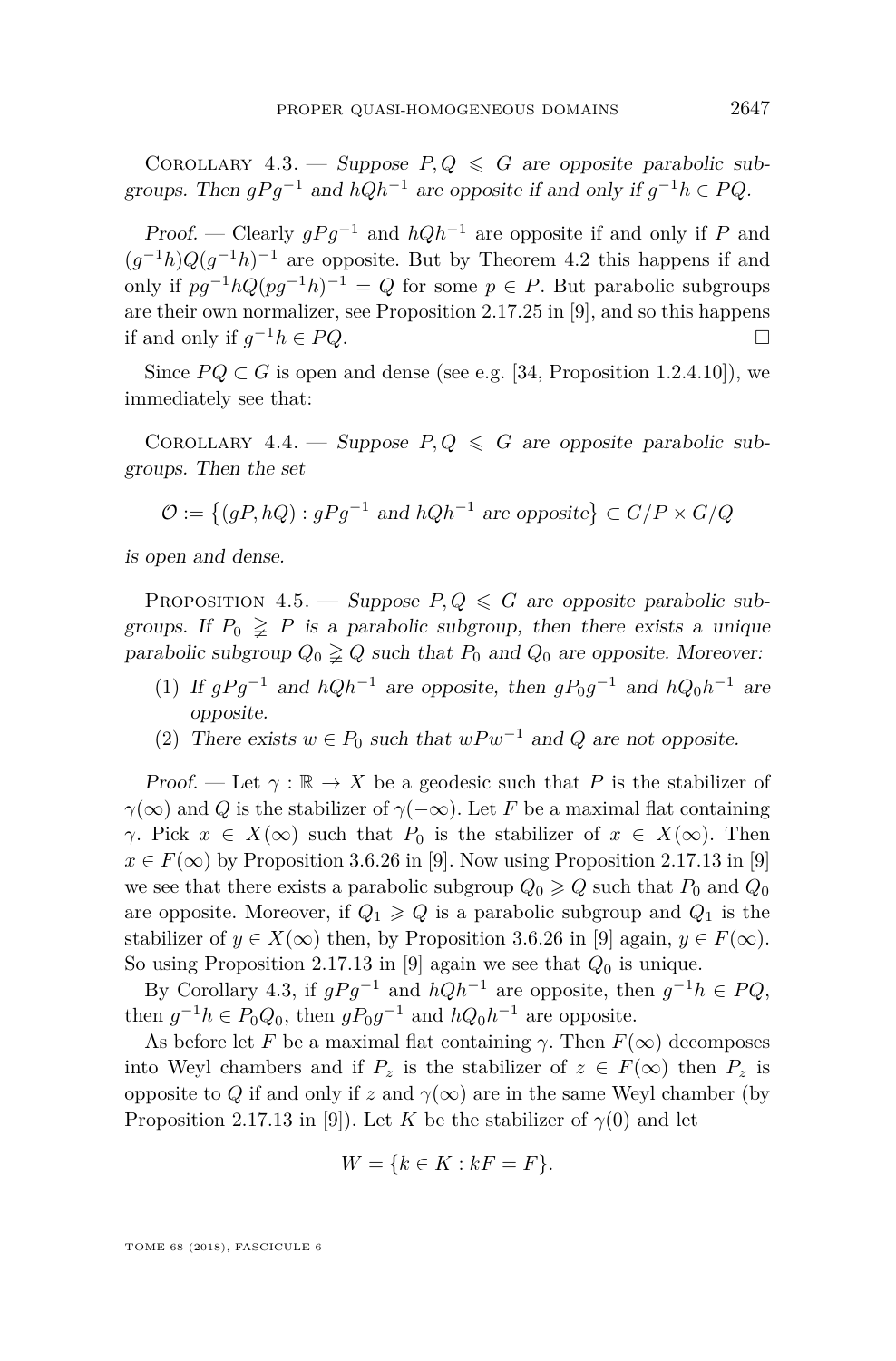Now by Lemma 1.2.4.6 in [\[34\]](#page-28-6) there exists  $w \in W \cap P_0$  such that  $w\gamma(\infty)$ is not in the same Weyl chamber as  $\gamma(\infty)$ . Hence  $w P w^{-1}$  is not opposite to  $Q$ .

#### **4.1. Representations**

Using the theory of irreducible representations of reductive groups Guéritaud et al. [\[13,](#page-27-23) Lemma 4.5, Proposition 4.6] proved the following theorem.

<span id="page-14-0"></span>THEOREM 4.6. — Suppose  $P, Q \leq G$  are opposite parabolic subgroups. Then there exists an real vector space  $V$ , an irreducible representation  $\tau : G \to \mathrm{PGL}(V)$ , a line  $\ell \subset V$ , and a hyperplane  $H \subset V$  such that:

- $(1)$   $\ell + H = V$ .
- (2) The stabilizer of  $\ell$  in  $G$  is  $P$  and the stabilizer of  $H$  in  $G$  is  $Q$ .
- (3)  $qPq^{-1}$  and  $hQh^{-1}$  are opposite if and only if  $\tau(q)\ell$  and  $\tau(q)H$  are transverse.

Now fix  $P, Q \leq G$  opposite parabolic subgroups. Let  $\tau : G \to \mathrm{PGL}(V)$ be an irreducible representation,  $\ell \subset V$  a line, and  $H \subset V$  a hyperplane as in Theorem [4.6.](#page-14-0) Fix some  $x_0 \in V$  such that  $\mathbb{R} x_0 = \ell$  and fix some  $f_0 \in V^*$ a functional with ker  $f_0 = H$ . Consider the dual representation  $\tau^* : G \rightarrow$  $PGL(V^*)$ . Now define the maps  $\iota: G/P \to \mathbb{P}(V)$  and  $\iota^*: G/Q \to \mathbb{P}(V^*)$  by

 $\iota(gP) = [\tau(g)x_0]$  and  $\iota^*(gQ) = [\tau^*(g)f_0]$ *.* 

It will be helpful to observe the following:

<span id="page-14-1"></span>LEMMA 4.7. — With the notation above, if  $\mathcal{O} \subset G/P$  is any open set, then there exists  $x_1, \ldots, x_D \in \mathcal{O}$  such that

$$
\iota(x_1)\oplus\cdots\oplus\iota(x_D)=V.
$$

Analogously, if  $\mathcal{O} \subset G/Q$  is any open set, then there exists  $\xi_1, \ldots, \xi_D \in \mathcal{O}$ such that

$$
\iota^*(\xi_1) \oplus \cdots \oplus \iota^*(\xi_D) = V^*.
$$

Proof. — We can identify *V* with  $\mathbb{R}^D$ . Consider the map  $\Phi: G^D \to$ ∧ *<sup>D</sup>* R *<sup>D</sup>* given by

$$
\Phi(g_1,\ldots,g_D)=(\tau(g_1)x_0)\wedge(\tau(g_2)x_0)\wedge\cdots\wedge(\tau(g_D)x_0).
$$

Since  $\tau$  is an irreducible representation there exists  $(g_1, \ldots, g_D) \in G^D$  such that  $\Phi(q_1, \ldots, q_D) \neq 0$ . Then since  $\Phi$  is real analytic for any open set  $\mathcal{O} \subset G^D$  there exists  $(h_1, \ldots, h_D) \in \mathcal{O}$  such that  $\Phi(h_1, \ldots, h_D) \neq 0$ . This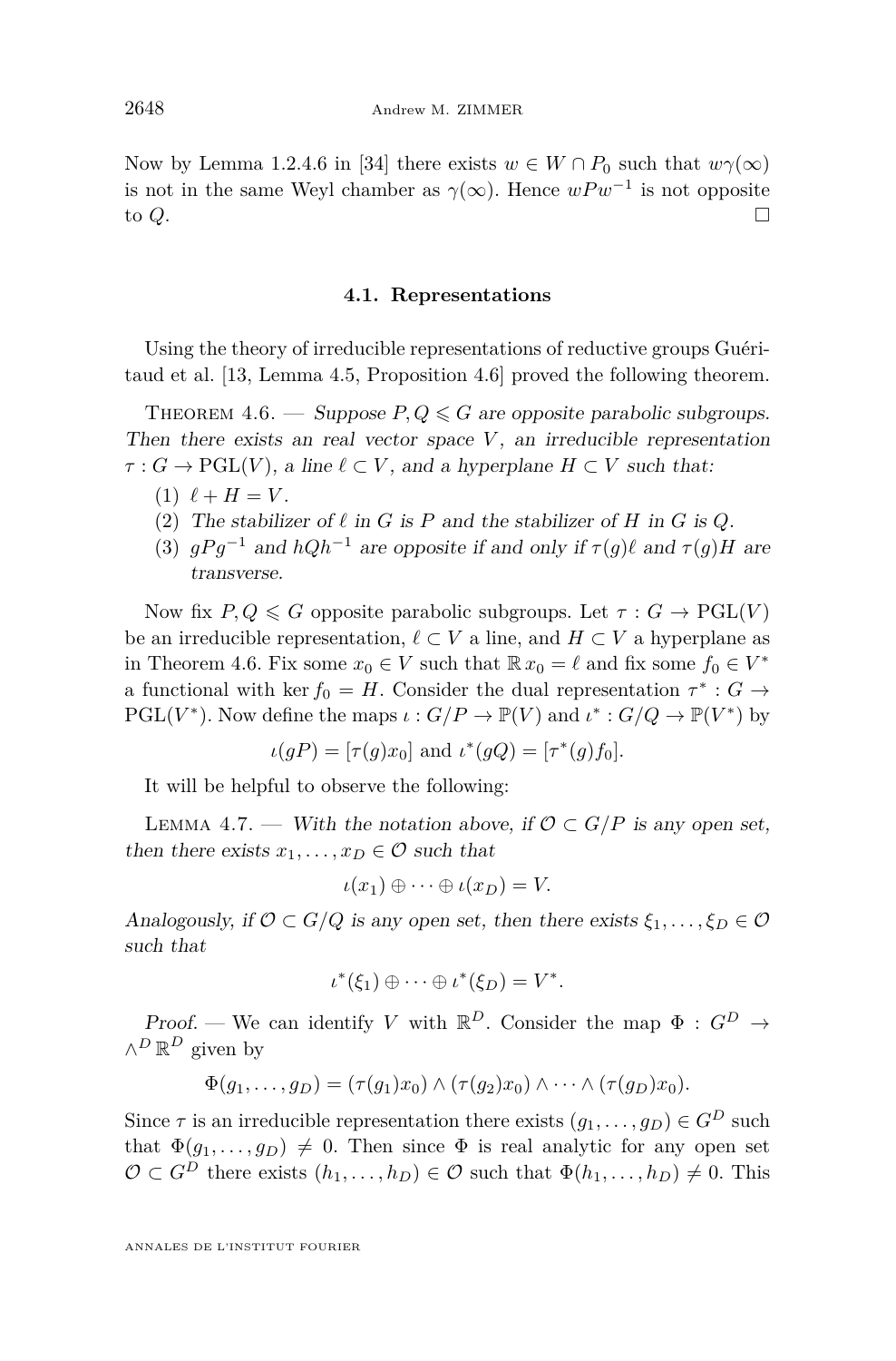implies the first assertion of the Lemma. The second assertion has the exact same proof.

<span id="page-15-1"></span>LEMMA 4.8. — The maps  $\iota: G/P \to \mathbb{P}(V)$  and  $\iota^*: G/Q \to \mathbb{P}(V^*)$  are embeddings.

Proof. — The maps are smooth, injective, and have constant rank (due to the *G* action). Further  $G/P$  and  $G/Q$  are compact, so the maps must be embeddings.  $\Box$ 

#### **4.2. Affine charts**

<span id="page-15-0"></span>DEFINITION 4.9. — Suppose that  $P \le G$  is a parabolic subgroup. Then a non-empty subset  $A \subset G/P$  is called an affine chart if there exists a parabolic subgroup  $Q \leq G$  such that

$$
\mathbb{A} = \{ x = gP \in G/P : gPg^{-1} \text{ is opposite to } Q \}.
$$

Let  $P, Q \leq G$  be opposite parabolic subgroups. Let  $N \leq Q$  be the unipotent radical of Q, then  $QP = NP$  by Proposition 2.17.5 and 2.17.13 in [\[9\]](#page-27-22). Now suppose  $\mathbb{A} \subset G/P$  is an affine chart and

$$
\mathbb{A} = \{ x = gP \in G/P : gPg^{-1} \text{ is opposite to } Q' \}
$$

for some parabolic subgroup  $Q' \leq G$ . Since A is non-empty,  $g_0 P \in A$ for some  $g_0 \in G$ . So P is opposite to  $g_0^{-1}Q'g_0$ . Now by Theorem [4.2,](#page-12-0)  $g_0^{-1}Q'g_0 = pQp^{-1}$  for some  $p \in P$ . Then

$$
\mathbb{A} = (g_o p)^{-1} \{ gP \in G/P : gPg^{-1} \text{ is opposite to } Q \}
$$

$$
= (g_o p)^{-1} \{ gP \in G/P : g \in QP \}
$$

$$
= (g_o p)^{-1} NP.
$$

In particular, an affine chart in  $G/P$  is a translate of the big Bruhat cell.

#### **5. A Carathéodory type metric**

<span id="page-15-2"></span>Suppose *G* is a non-compact connected simple Lie group with trivial center and  $P \le G$  is a parabolic subgroup. Fix a parabolic subgroup  $Q \le G$ opposite to *P*.

Given a set  $\Omega \subset G/P$  define

$$
\Omega^* := \{ \xi \in G/Q : \xi \text{ is opposite to every } x \in \Omega \}.
$$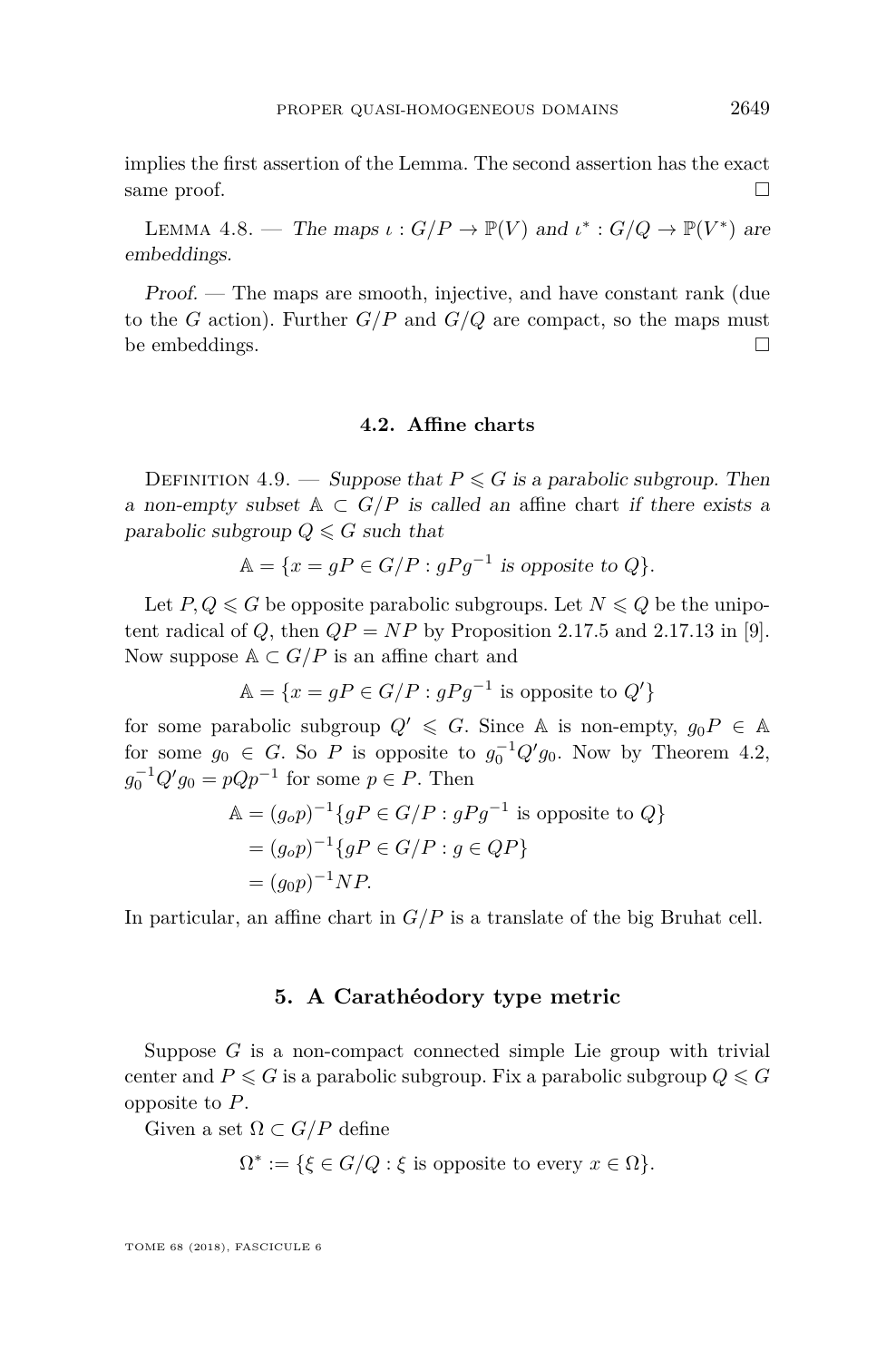Also given  $\xi \in G/Q$  define (as before)

 $Z_{\xi}$  := { $x \in G/P$  : *x* is not opposite to  $\xi$ }.

Then  $\xi \in \Omega^*$  if and only if  $Z_{\xi} \cap \Omega = \emptyset$ .

<span id="page-16-0"></span>LEMMA 5.1.

- (1) If  $\Omega$  is open, then  $\Omega^*$  is compact.
- (2)  $\Omega$  is bounded in an affine chart if and only  $\Omega^*$  has non-empty interior.

Proof. — Suppose that  $\Omega$  is open and  $\xi_n$  is a sequence in  $\Omega^*$  converging to some  $\xi \in G/Q$ . Suppose for a contradiction that  $\xi \notin \Omega^*$ . Then there is some  $x \in \Omega$  such that *x* is not opposite to *ξ*. Since  $\xi_n \to \xi$ , we can find  $g_n \in G$  converging to id  $\in G$  such that  $g_n \xi = \xi_n$ . Then  $\xi_n$  is not opposite to  $g_n x$ . But since  $g_n \to id$  and  $\Omega$  is open, we see that  $g_n x \in \Omega$  for large *n*. So we have a contradiction.

Now suppose that  $\Omega$  is bounded in some affine chart  $\mathbb{A} \subset G/P$ . Then  $A = G/P - Z_\eta$  for some  $\eta \in G/Q$ . Since  $\Omega$  is bounded in A,

$$
\overline{\Omega} \cap Z_{\eta} = \emptyset.
$$

Suppose for a contradiction that  $\eta$  is not in the interior of  $\Omega^*$ . Then there exists  $\eta_n \in G/Q$  such that  $\eta_n \to \eta$  and  $x_n \in \Omega$  such that  $x_n$  is not opposite to  $\eta_n$ . By passing to a subsequence we can suppose that  $x_n \to x \in \Omega$ . But then, by Corollary [4.4,](#page-13-2) we see that  $x$  is not opposite to  $\eta$  which is a contradiction.

Now suppose that  $\eta$  is in the interior of  $\Omega^*$ . Since  $\eta \in \Omega^*$  we see that  $\Omega$ is contained in the affine chart  $A = G/P - Z_n$ . Now fix an neighborhood *U* of the identity in *G* such that  $U\eta \subset \Omega^*$ . Then

$$
\Omega \cap (U \cdot Z_{\eta}) = \emptyset
$$

and  $U \cdot Z_n$  is a neighborhood of  $Z_n$ . Thus  $\Omega$  is bounded in A.

Now define maps  $\iota : G/P \to \mathbb{P}(V)$  and  $\iota^* : G/Q \to \mathbb{P}(V^*)$  as in the discussion following Theorem [4.6.](#page-14-0)

Then for a proper domain  $\Omega \subset G/P$  define the function

$$
C_{\Omega}: \Omega \times \Omega \to \mathbb{R}_{\geqslant 0}
$$

by

$$
C_{\Omega}(x,y) = \sup_{\xi,\eta \in \Omega^*} \log \left| \frac{\iota^*(\xi) \big(\iota(x)\big) \iota^*(\eta) \big(\iota(y)\big)}{\iota^*(\xi) \big(\iota(y)\big) \iota^*(\eta) \big(\iota(x)\big)} \right|.
$$

ANNALES DE L'INSTITUT FOURIER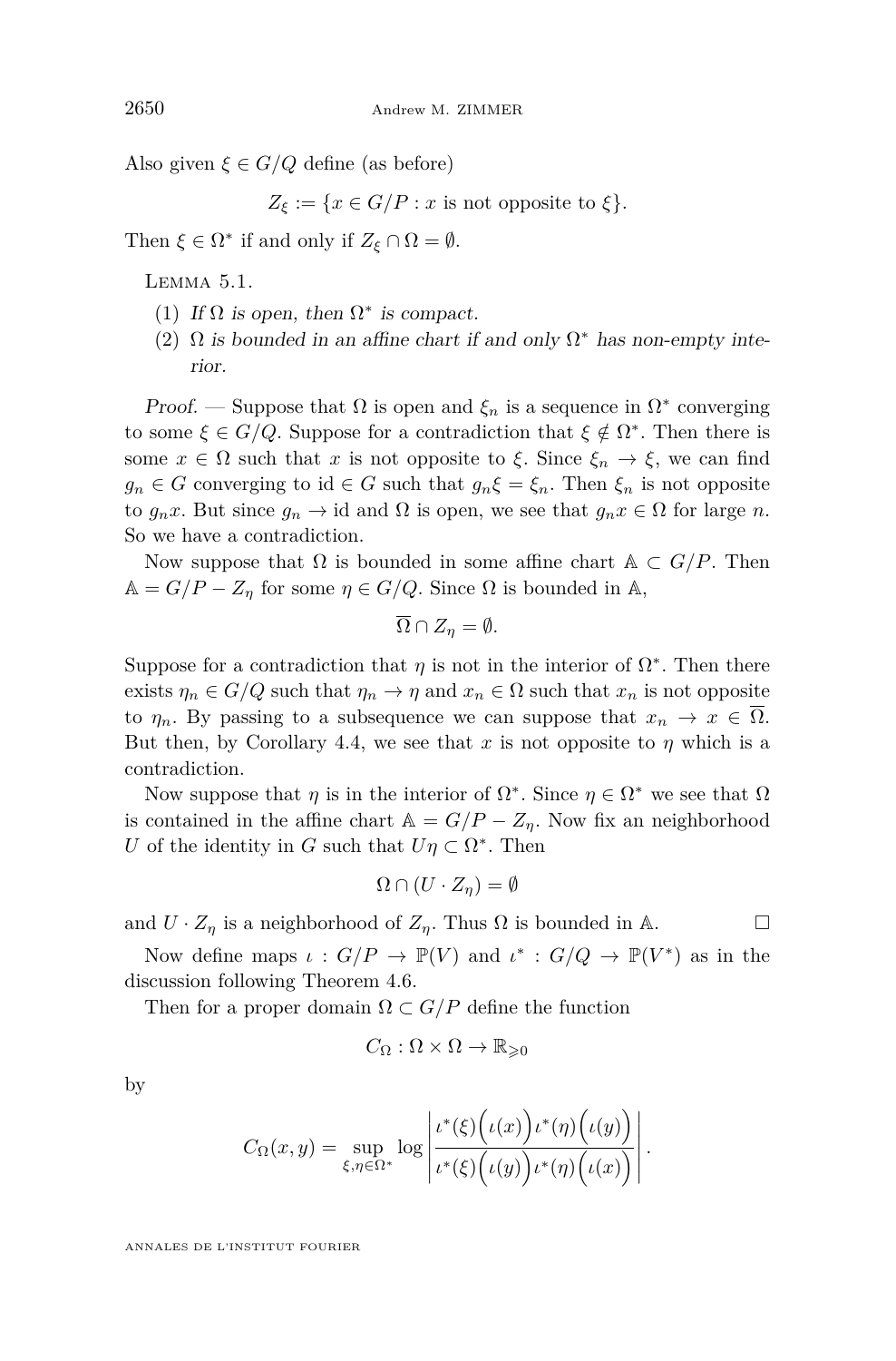<span id="page-17-0"></span>THEOREM 5.2. — Suppose  $\Omega \subset G/P$  is a proper domain. Then  $C_{\Omega}$  is a Aut( $\Omega$ )-invariant metric on  $\Omega$  which generates the standard topology.

Proof of Theorem [5.2.](#page-17-0) — Since Aut( $\Omega$ ) preserves  $\Omega^*$  we see that  $C_{\Omega}$  is  $Aut(\Omega)$ -invariant.

Fix  $x, y \in \Omega$  distinct. We will show that  $C_{\Omega}(x, y) > 0$ . Since  $\Omega^* \subset$  $G/Q$  has non-empty interior, Lemma [4.7](#page-14-1) implies that the set  $\iota^*(\Omega^*) \subset$  $\mathbb{P}(V^*)$  contains a basis of  $V^*$ . So we can find a basis  $f_1, \ldots, f_D \in V^*$  such that  $[f_1], \ldots, [f_D] \in \iota^*(\Omega^*)$ . Now let  $e_1, \ldots, e_d$  be the basis of *V* dual to  $f_1, \ldots, f_D$ , that is

$$
f_j(e_i) = \begin{cases} 1 & \text{if } i = j \\ 0 & \text{otherwise.} \end{cases}
$$

Then  $\iota(x) = [\sum x_i e_i]$  and  $\iota(y) = [\sum y_i e_i]$  for some  $x_i, y_i \in \mathbb{R}$ . Since  $\iota$ :  $G/P \to \mathbb{P}(V)$  is injective there exists *i, j* such that  $x_i/x_j \neq y_i/y_j$ . Then

$$
C_{\Omega}(x,y) \geq \left| \log \left| \frac{f_i(\iota(x)) f_j(\iota(y))}{f_i(\iota(y)) f_j(\iota(x))} \right| \right| = \left| \log \left| \frac{x_i y_j}{x_j y_i} \right| \right| > 0.
$$

Next fix  $x, y, z \in \Omega$ . Since  $\Omega^*$  is compact there exists  $\xi, \eta \in \Omega^*$  such that

$$
C_{\Omega}(x,y) = \log \left| \frac{\iota^*(\xi) \big( \iota(x) \big) \iota^*(\eta) \big( \iota(y) \big)}{\iota^*(\xi) \big( \iota(y) \big) \iota^*(\eta) \big( \iota(x) \big)} \right|
$$

*.*

Then

$$
C_{\Omega}(x,y) = \log \left| \frac{\iota^*(\xi) \big( \iota(x) \big) \iota^*(\eta) \big( \iota(z) \big)}{\iota^*(\xi) \big( \iota(z) \big) \iota^*(\eta) \big( \iota(x) \big)} \right| + \log \left| \frac{\iota^*(\xi) \big( \iota(z) \big) \iota^*(\eta) \big( \iota(y) \big)}{\iota^*(\xi) \big( \iota(y) \big) \iota^*(\eta) \big( \iota(z) \big)} \right|.
$$
  
\$\leqslant C\_{\Omega}(x,z) + C\_{\Omega}(z,y).

So  $C_{\Omega}$  satisfies the triangle inequality and hence is a metric.

It remains to show that  $C_{\Omega}$  generates the standard topology. Since  $\Omega^*$ is compact,  $C_{\Omega}$  is continuous with respect to the standard topology on  $Ω$ . Thus to show that  $C<sub>Ω</sub>$  generates the standard topology it is enough to show: for any  $x_0 \in \Omega$  and  $U \subset \Omega$  an open neighborhood of  $x_0$  there exists  $\delta > 0$  such that

$$
\{y \in \Omega : C_{\Omega}(x_0, y) < \delta\} \subset U.
$$

As before fix a basis  $f_1, \ldots, f_D \in V^*$  such that  $[f_1], \ldots, [f_D] \in \iota^*(\Omega^*).$ Then let  $e_1, \ldots, e_D$  be the basis of *V* dual to  $f_1, \ldots, f_D$ . Since  $[f_1] \in \Omega^*$ ,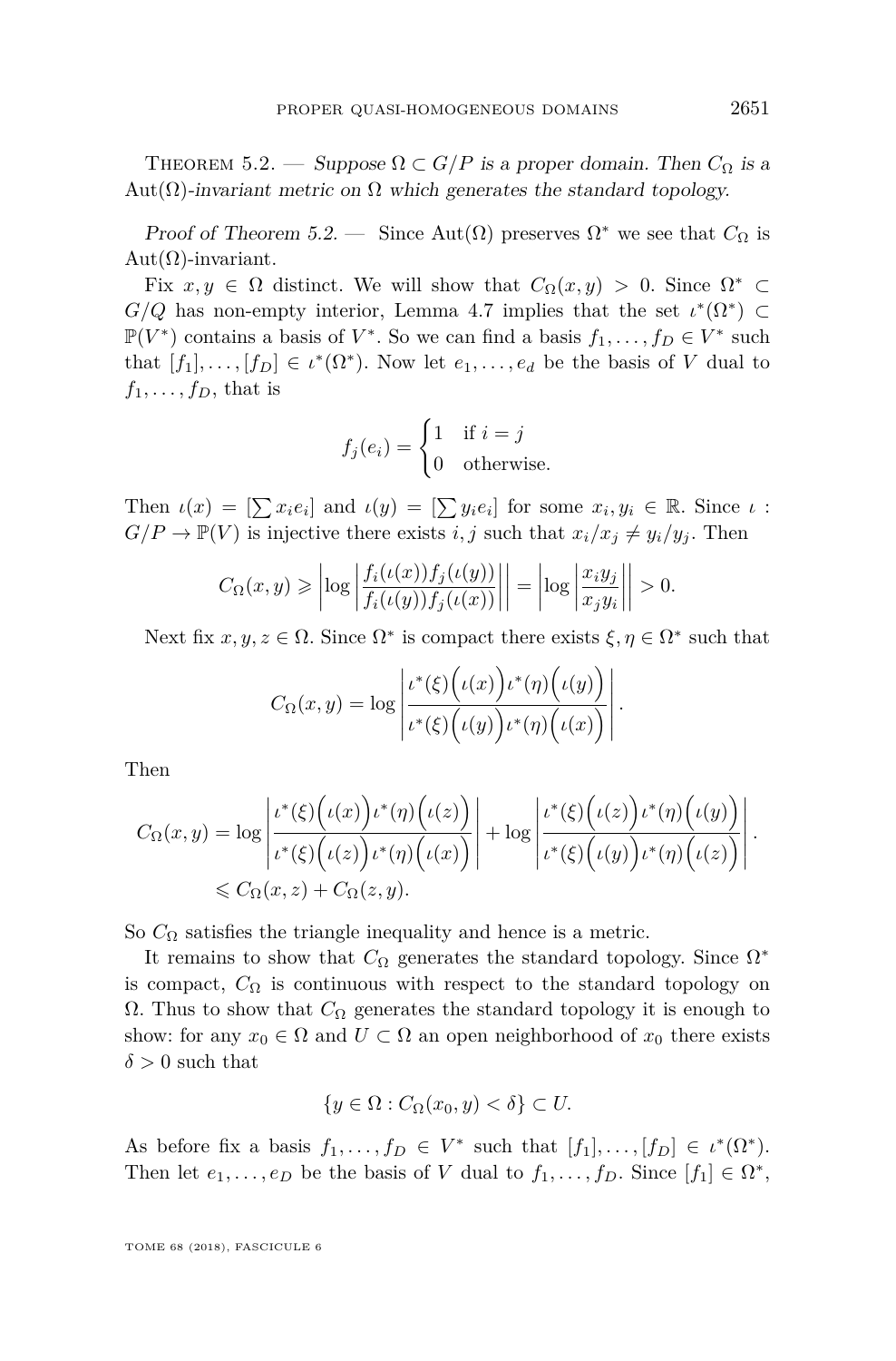$\iota(x_0)$  has non-zero  $e_1$  component. Then

$$
\iota(x_0) = \left[e_1 + \sum_{i=2}^{D} x_i e_i\right]
$$

for some  $x_2, \ldots, x_D \in \mathbb{R}$ . Since  $[f_i] \in \Omega^*, x_i \neq 0$ . Then since *U* is open and  $\iota$  :  $G/P \to \mathbb{P}(V)$  is an embedding, see Lemma [4.8,](#page-15-1) there exists  $\epsilon > 0$  such that

$$
\left\{ \left[e_1 + \sum_{i=2}^D y_i e_i\right] : e^{-\epsilon} < |x_i/y_i| < e^{\epsilon} \right\} \cap \iota(G/P) \subset \iota(U).
$$

Moreover, if  $\iota(y) = \left[e_1 + \sum_{i=2}^D y_i e_i\right]$  then

$$
C_{\Omega}(x,y) \ge \max_{2 \le i \le D} \left| \log \left| \frac{x_i}{y_i} \right| \right|.
$$

So if  $\delta = \epsilon$  we see that

$$
\{y \in \Omega : C_{\Omega}(x_0, y) < \delta\} \subset U.
$$

Thus  $C_{\Omega}$  generates the standard topology.

The existence of an invariant metric implies the following:

<span id="page-18-0"></span>COROLLARY 5.3. — Suppose  $\Omega \subset G/P$  is a proper domain. Then the action of Aut $(\Omega)$  on  $\Omega$  is proper.

The proof of Corollary [5.3](#page-18-0) is essentially the proof of [\[35,](#page-28-2) Proposition 4.4] taken verbatim.

Proof. — This argument requires some care because  $C_{\Omega}$  may not be a complete metric (see Theorem [9.1\)](#page-25-0). Fix a compact set  $K \subset \Omega$ , we claim that

$$
\{\varphi \in \text{Aut}(\Omega) : \varphi K \cap K \neq \emptyset\} \subset \text{Aut}(\Omega)
$$

is compact. So suppose that  $\varphi_n k_n \in K$  for some sequences  $\varphi_n \in \text{Aut}(\Omega)$ and  $k_n \in K$ . By passing to a subsequence we can suppose that  $k_n \to k_\infty \in$ *K*. Now since  $C_{\Omega}$  is a locally compact metric (it generates the standard topology) and  $K \subset \Omega$  is compact there exists some  $\delta > 0$  such that the set

$$
K_1 = \{ q \in \Omega : C_{\Omega}(K, q) \leq 2\delta \}
$$

is compact. Next let

$$
K_2 = \{ q \in \Omega : C_{\Omega}(k_{\infty}, q) \leq \delta \}.
$$

Then for large *n* we have  $\varphi_n(K_2) \subset K_1$ . Since  $\varphi_n$  preserves the metric  $C_{\Omega}$ and  $(K_1, C_{\Omega}|_{K_1})$  is a complete metric space we can pass to a subsequence

ANNALES DE L'INSTITUT FOURIER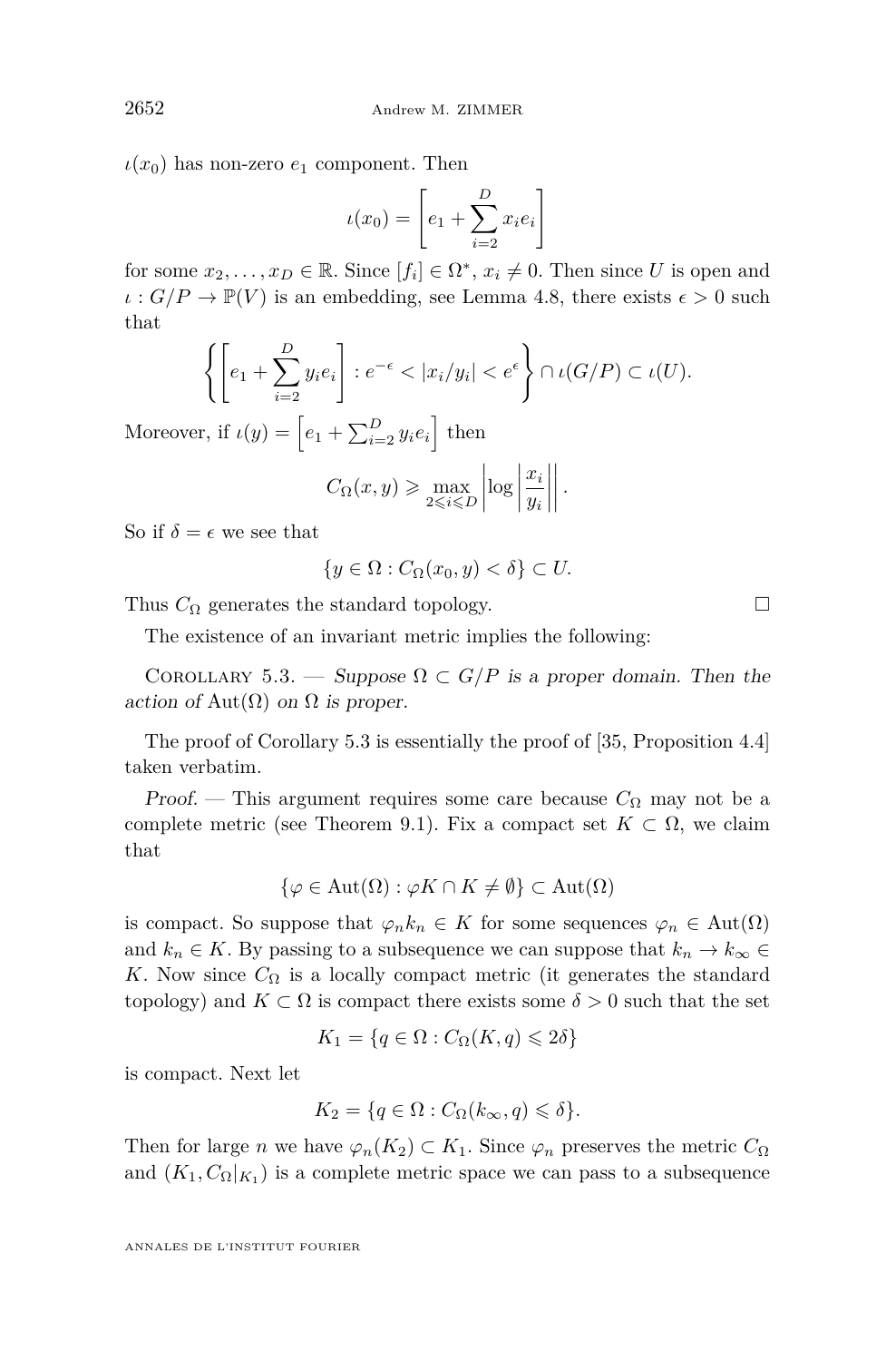and assume that  $\varphi_n|_{K_2}$  converges uniformly to a function  $f: K_2 \to K_1$ . Moreover

$$
C_{\Omega}(f(p_1), f(p_2)) = \lim_{n \to \infty} C_{\Omega}(\varphi_n p_1, \varphi_n p_2) = C_{\Omega}(p_1, p_2)
$$

for all  $p_1, p_2 \in K_2$ . Since  $C_{\Omega}$  is a metric generating the standard topology on  $\Omega$ , we see that *f* induces a homeomorphism  $K_2 \to f(K_2)$ .

Since *G* is a simple Lie group with trivial center, the map  $\tau : G \rightarrow$ PGL(*V* ) is proper. Now fix a norm on *V* and an associated operator norm on GL(*V*). Next let  $T_n \in GL(V)$  be a representative of  $\tau(\varphi_n)$  with  $||T_n|| =$ 1. Then pass to a subsequence such that  $T_n \to T$  in End(*V*). Now let  $Y = (\iota)^{-1}(\ker T)$ . Notice: if  $x \in K_2 \cap (\Omega \setminus Y)$  then

$$
\iota(f(x)) = \lim_{n \to \infty} \iota(\varphi_n x) = \lim_{n \to \infty} \tau(\varphi_n)\iota(x) = T(\iota(x)).
$$

Now by Lemma [4.7,](#page-14-1)  $\Omega \setminus Y$  is open and dense in  $\Omega$ . So  $K_2 \cap (\Omega \setminus Y)$  has non-empty interior, so

$$
f(K_2 \cap (\Omega \setminus Y))
$$

has non-empty interior. But then by Lemma [4.7,](#page-14-1) the image of *T* contains a spanning set of *V*. Thus  $T \in GL(V)$ . Thus, since  $\tau$  is a proper map, we can pass to a subsequence such that  $\varphi_n$  converges to some  $\varphi$  in *G*. Then since  $Aut(\Omega)$  is closed we see that  $\varphi \in Aut(\Omega)$ .

Thus the set

$$
\{\varphi \in \text{Aut}(\Omega) : \varphi K \cap K \neq \emptyset\} \subset \text{Aut}(\Omega)
$$

is compact. So Aut $(\Omega)$  acts properly on  $\Omega$ .

#### **5.1. The Hilbert metric**

<span id="page-19-0"></span>In this subsection we compare the metric  $C_{\Omega}$  to the Hilbert metric.

DEFINITION 5.4. — An open set  $\mathcal{C} \subset \mathbb{P}(\mathbb{R}^d)$  is called properly convex if for every projective line  $\ell \subset \mathbb{P}(\mathbb{R}^d)$  the intersection  $\ell \cap C$  is connected and  $\overline{\ell \cap C} \neq \ell$ .

Suppose C is properly convex. Given two points  $x, y \in C$  let  $\ell_{xy}$  be a projective line containing *x* and *y*. Then the Hilbert distance between them is defined to be

$$
H_{\mathcal{C}}(x, y) = \log \frac{|y - a| |x - b|}{|x - a| |y - b|}
$$

TOME 68 (2018), FASCICULE 6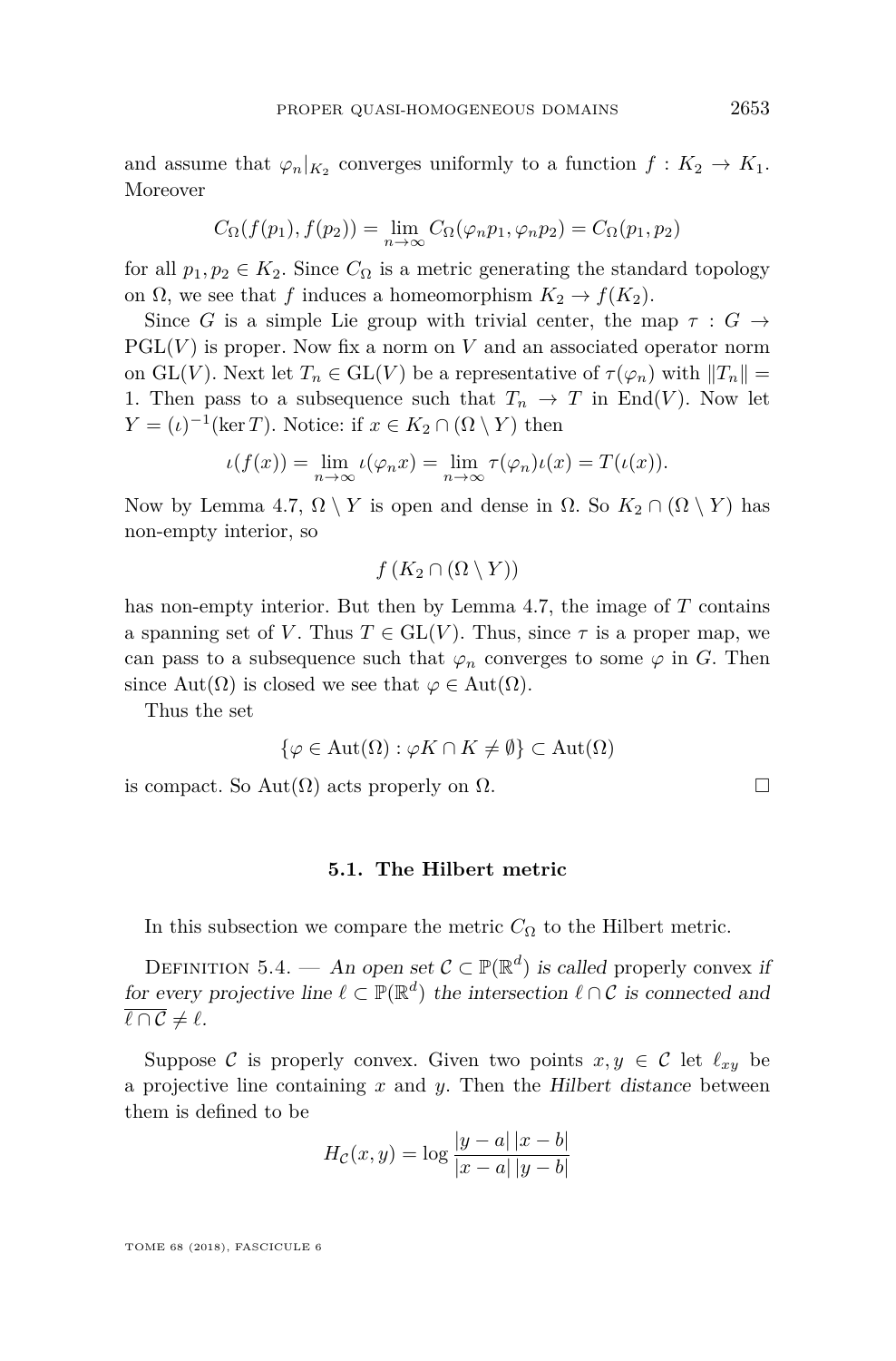where  $\{a, b\} = \partial C \cap \ell_{xy}$  and we have the ordering  $a, x, y, b$  along  $\ell_{xy}$ . Now define

$$
\mathcal{C}^{dual} = \{ [f] \in \mathbb{P}(\mathbb{R}^{d*}) : f(x) \neq 0 \text{ for all } x \in \mathcal{C} \}.
$$

By the supporting hyperplane definition of convexity, we see that every *a* ∈  $\partial$  C is contained in the kernel of some  $f \in C^{dual}$ . Then it is not hard to show that

$$
H_C(x,y) = \sup_{f,g \in C^{dual}} \log \left| \frac{f(y)g(x)}{f(x)g(y)} \right|.
$$

Let  $e_1, \ldots, e_d$  be the standard basis of  $\mathbb{R}^d$ . Let  $P \leqslant \mathrm{PGL}_d(\mathbb{R})$  be the stabilizer of the line  $\mathbb{R} e_1$  and  $Q \leq \text{PGL}_d(\mathbb{R})$  the stabilizer of  $\mathbb{R} e_2 + \cdots + \mathbb{R} e_d$ . Then *P*, *Q* are opposite parabolic subgroups. We can take  $\tau$  :  $PGL_d(\mathbb{R}) \to$  $PGL_d(\mathbb{R})$  to be the identity representation. Then *ι* identifies  $G/P$  with  $\mathbb{P}(\mathbb{R}^d)$  and  $\iota^*$  identifies  $G/Q$  with  $\mathbb{P}(\mathbb{R}^{d*})$ .

Suppose  $\Omega \subset G/P$  is a proper dual convex domain. Then  $\iota(\Omega) \subset \mathbb{P}(\mathbb{R}^d)$ is a properly convex set. Moreover,

$$
\iota^*(\Omega^*) = \{ f \in \mathbb{P}(\mathbb{R}^*) : f(x) \neq 0 \text{ for all } x \in \iota(\Omega) \} = \iota(\Omega)^{dual}
$$

Thus

$$
C_{\Omega}(x,y) = H_{\iota(\Omega)}(\iota(x), \iota(y))
$$

for all  $x, y \in \Omega$ .

#### **5.2. The Carathéodory and Kobayashi metric**

For domains  $\mathcal{O} \subset \mathbb{P}(\mathbb{R}^d)$  which are not convex, Kobayashi [\[24\]](#page-27-9) constructed two invariant metrics using projective maps to and from the unit interval. Let

$$
I := \{ [1 : x] : |x| < 1 \} \subset \mathbb{P}(\mathbb{R}^2).
$$

For two open sets  $\Omega_1 \subset \mathbb{R}(\mathbb{R}^{d_1+1})$  and  $\Omega_2 \subset \mathbb{P}(\mathbb{R}^{d_2+1})$  let  $\text{Proj}(\Omega_1, \Omega_2)$ be the space of maps  $f : \Omega_1 \to \Omega_2$  such that  $f = T|_{\Omega_1}$  for some  $T \in$  $\mathbb{P}(\text{Lin}(\mathbb{R}^{d_1+1}, \mathbb{R}^{d_2+1}))$  with ker  $T \cap \Omega_1 = \emptyset$ .

For a domain  $\mathcal{O} \subset \mathbb{P}(\mathbb{R}^d)$  define the two quantities:

$$
c_{\mathcal{O}}(x,y) = \sup \{ H_I(f(x), f(y)) : f \in \mathrm{Proj}(\Omega, I) \},
$$

and

$$
L_{\mathcal{O}}(x, y) = \inf \{ H_I(u, w) : f \in \text{Proj}(I, \Omega) \text{ with } f(u) = x \text{ and } f(w) = y \}.
$$

ANNALES DE L'INSTITUT FOURIER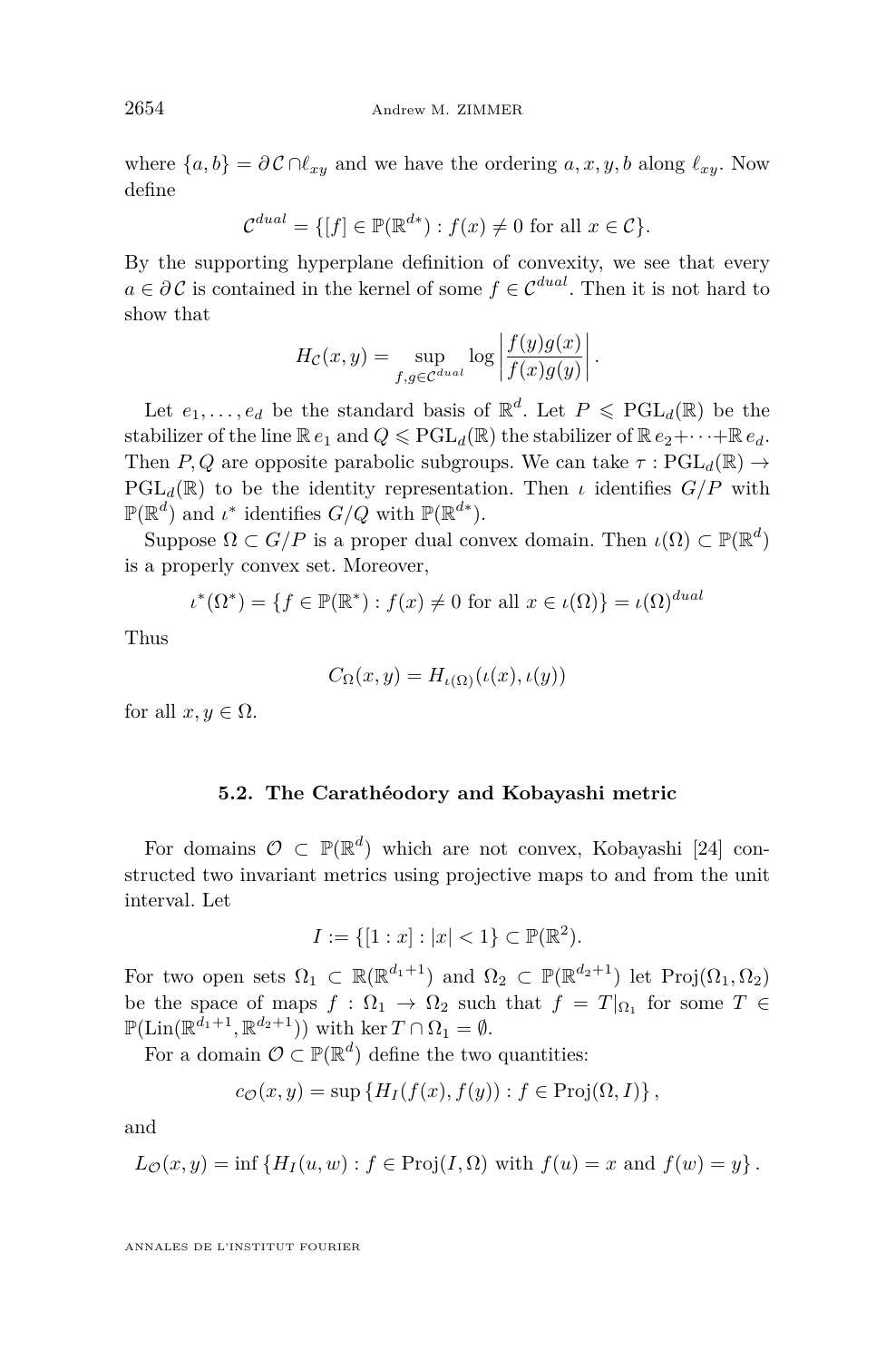The function  $c_{\mathcal{O}}$  always satisfies the triangle inequality, but  $L_{\mathcal{O}}$  may not. So we introduce:

$$
k_{\mathcal{O}}(x, y) = \inf \left\{ \sum_{i=0}^{N} L_{\mathcal{O}}(x_i, x_{i+1}) : \begin{matrix} N > 0, x_0, x_1, \dots, x_{N+1} \in \mathcal{O}, \\ x = x_0, y = x_{N+1} \end{matrix} \right\}.
$$

Kobayashi then proved:

PROPOSITION 5.5 ([\[24\]](#page-27-9)). — Suppose  $\mathcal{O} \subset \mathbb{P}(\mathbb{R}^{d+1})$  is a proper domain. Then  $c_{\mathcal{O}}$  and  $k_{\mathcal{O}}$  are Aut( $\mathcal{O}$ )-invariant metrics on  $\mathcal{O}$ . Moreover, if  $\mathcal{O}$  is *convex, then*  $c_{\mathcal{O}} = k_{\mathcal{O}} = H_{\mathcal{O}}$ *.* 

As in Subsection [5.1](#page-19-0) let  $G = \text{PGL}_d(\mathbb{R})$ , P the stabilizer of  $\mathbb{R}e_1$ , Q the stabilizer of  $\mathbb{R} e_2 + \cdots + \mathbb{R} e_d$ ,  $\tau : \mathrm{PGL}_d(\mathbb{R}) \to \mathrm{PGL}_d(\mathbb{R})$  the identity representation, and  $\iota, \iota^*$  the induced maps.

PROPOSITION 5.6. — With the notation above, suppose  $\Omega \subset G/P$  is a proper domain. Then  $C_{\Omega}(x, y) = c_{\iota(\Omega)}(\iota(x), \iota(y))$  for all  $x, y \in \Omega$ .

Proof. — View  $\Omega$  as a subset of  $\mathbb{P}(\mathbb{R}^d)$  and  $\Omega^*$  as a subset of  $\mathbb{P}(\mathbb{R}^{d*})$ . Then for  $\xi_1, \xi_2 \in \Omega^*$  distinct there is a map  $T \in \mathbb{P}(\text{Lin}(\mathbb{R}^{d+1}, \mathbb{R}^2))$  with  $T^{-1}([1:-1]) = \ker \xi_1$  and  $T^{-1}([1:1]) = \ker \xi_2$ , and  $T(\Omega) \subset I$ . Then  $f = T|_{\Omega} \in \text{Proj}(\Omega, I)$  and it is straightforward to show that

$$
\left|\log\left|\frac{\xi_1(x)\xi_2(y)}{\xi_1(y)\xi_2(x)}\right|\right| = H_I(f(x), f(y)).
$$

Conversely, if  $f = T|_{\Omega} \in \text{Proj}(\Omega, I)$  then  $T^{-1}([1:-1]) = \ker \xi_1$  and  $T^{-1}([1:1]) = \ker \xi_2$  for some  $\xi_1, \xi_2 \in \Omega^*$ . Then as before

$$
\left| \log \left| \frac{\xi_1(x)\xi_2(y)}{\xi_1(y)\xi_2(x)} \right| \right| = H_I(f(x), f(y)). \qquad \Box
$$

This proposition shows that  $C_{\Omega}$  can be seen as an analogue of the Carathéodory metric from several complex variables.

For certain flag manifolds *G/P* it is also possible to construct an invariant metric  $K_{\Omega}$  using projective maps of  $\mathbb{P}(\mathbb{R}^2)$  into  $G/P$ . See [\[33,](#page-28-5) Section 4] for the case when  $G/P = \mathrm{Gr}_p(\mathbb{R}^{p+q}).$ 

#### **6. Proof of Theorem [1.5](#page-5-0)**

<span id="page-21-0"></span>Assume for a contradiction that there exists *G* a non-compact connected simple Lie group with trivial center,  $P \leq G$  a non-maximal parabolic subgroup, and  $\Omega \subset G/P$  a proper quasi-homogeneous domain. Let  $K \subset \Omega$  be a compact subset such that  $Aut(\Omega) \cdot K = \Omega$ .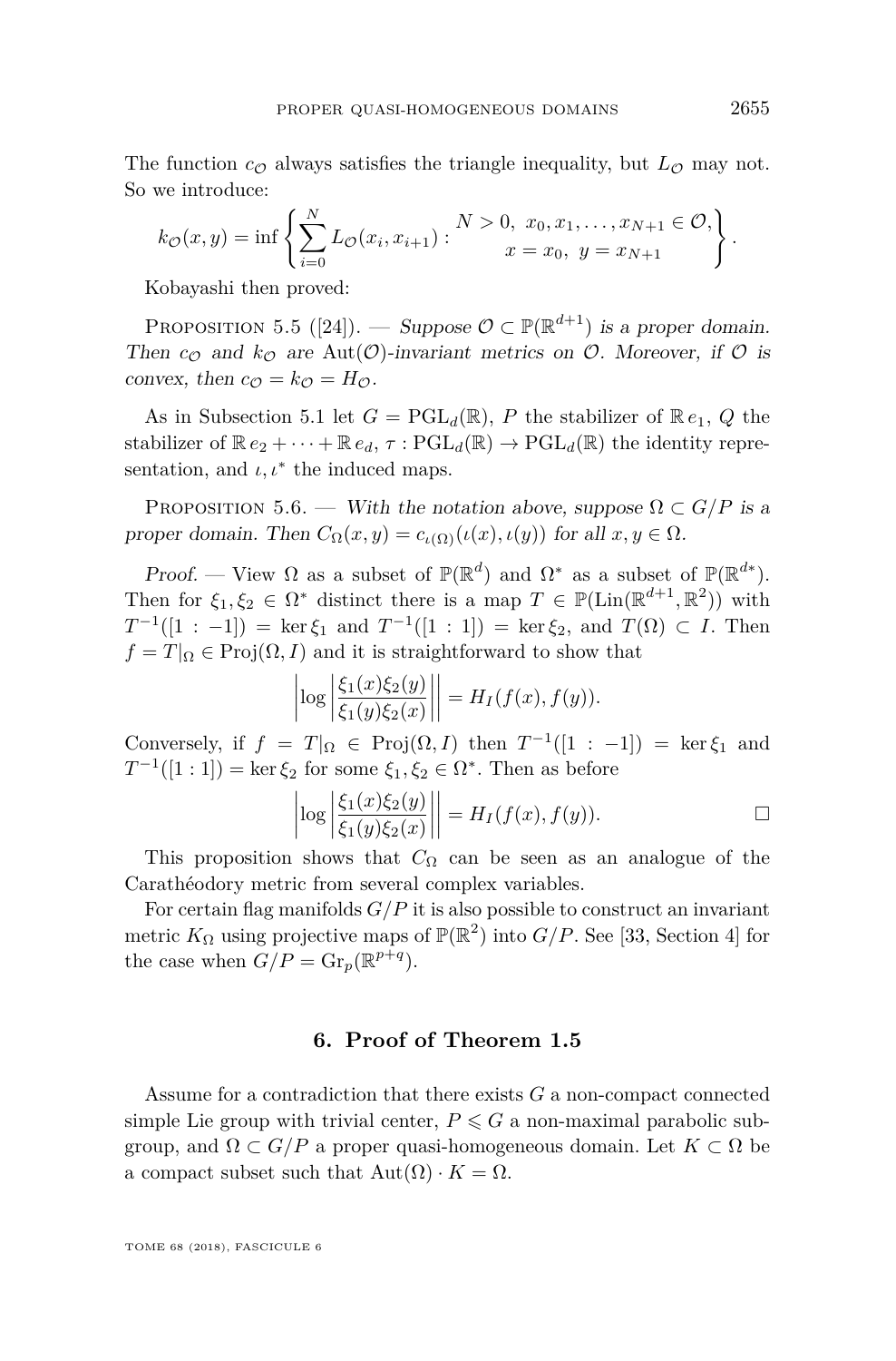Fix some parabolic subgroup  $P_0 \geq P$ . Next consider the natural projection  $\pi$ :  $G/P \to G/P_0$ . Let  $\Omega_0 = \pi(\Omega)$ . Since  $\pi(gx) = g\pi(x)$  we see that  $Aut(\Omega) \leqslant Aut(\Omega_0)$  and

$$
Aut(\Omega) \cdot \pi(K) = \pi(Aut(\Omega) \cdot K) = \pi(\Omega) = \Omega_0.
$$

Hence  $\Omega_0$  is quasi-homogeneous.

Next fix a parabolic subgroup  $Q \leq G$  opposite to P. By Proposition [4.5](#page-13-0) there exists a unique parabolic subgroup  $Q_0 \geq Q$  which is opposite to *P*<sub>0</sub>. As in Section [5](#page-15-2) we can define domains  $\Omega^* \subset G/Q$  and  $\Omega_0^* \subset G/Q_0$ . Moreover, if  $\pi^*$ :  $G/Q \to G/Q_0$  is the natural projection, we see from Proposition [4.5](#page-13-0) that  $\pi^*(\Omega^*) \subset \Omega_0^*$ . Since  $\pi^*$  is an open map,  $\Omega_0^*$  has non-empty interior and thus by Lemma [5.1](#page-16-0) we see that  $\Omega_0$  is a proper domain. Thus by Corollary [5.3](#page-18-0) we see that  $\text{Aut}(\Omega)$  acts properly on  $\Omega_0$ .

Now fix some point  $qP_0 \n\in \Omega_0$  and let

$$
\Omega_g := \pi_1^{-1}(gP_0) \cap \Omega = gP_0/P \cap \Omega.
$$

By Proposition [4.5](#page-13-0)[\(2\)](#page-13-3) the set  $gP_0/P$  is not contained in any affine chart of *G/P*. In particular,  $\Omega_g \neq gP_0/P$ . So we can pick  $z_n \in \Omega_g$  such that  $z_n \to z \in \partial\Omega$ . Next pick  $\varphi_n \in \text{Aut}(\Omega)$  such that  $z_n \in \varphi_n K$ . Since  $\text{Aut}(\Omega)$ is closed and  $z \in \partial\Omega$  we see that  $\varphi_n \to \infty$  in *G*. Then

$$
\varphi_n^{-1}(gP_0) = \pi(\varphi_n^{-1}z_n) \in \pi(K).
$$

Since Aut( $\Omega$ ) acts properly on  $\Omega_0$  we have a contradiction.

#### **7. The general semisimple case**

<span id="page-22-0"></span>For the rest of this section, suppose *G* is a connected semisimple Lie group with trivial center and no compact factors,  $P \leq G$  is a parabolic subgroup, and  $\Omega \subset G/P$  is a proper domain.

Then there exists  $G_1, \ldots, G_r$  non-compact simple Lie groups each with trivial centers such that

$$
G \cong \prod_{i=1}^r G_i.
$$

Further, we can find subgroups  $P_i \leq G_i$  such that  $P \cong \prod_{i=1}^r P_i$ . Moreover, either  $P_i = G_i$  or  $P_i \leq G_i$  is a parabolic subgroup. As in the statement of Theorem [1.7](#page-6-0) we assume that  $P_i \neq G_i$  for all  $1 \leq i \leq r$ .

For  $1 \leq i \leq r$  let  $\pi_i : G/P \to G_i/P_i$  and  $\rho_i : G \to G_i$  be the natural projections. Next let  $\Omega_i = \pi_i(\Omega)$ . Then (by definition)  $\Omega_i$  is a proper domain. Moreover,  $\rho_i(\text{Aut}(\Omega)) \subset \text{Aut}(\Omega_i)$  and so Corollary [5.3](#page-18-0) implies that  $\rho_i(\text{Aut}(\Omega))$  acts properly on  $\Omega_i$ . Then since  $\Omega$  is a subset of  $\prod_{i=1}^r \Omega_i$ :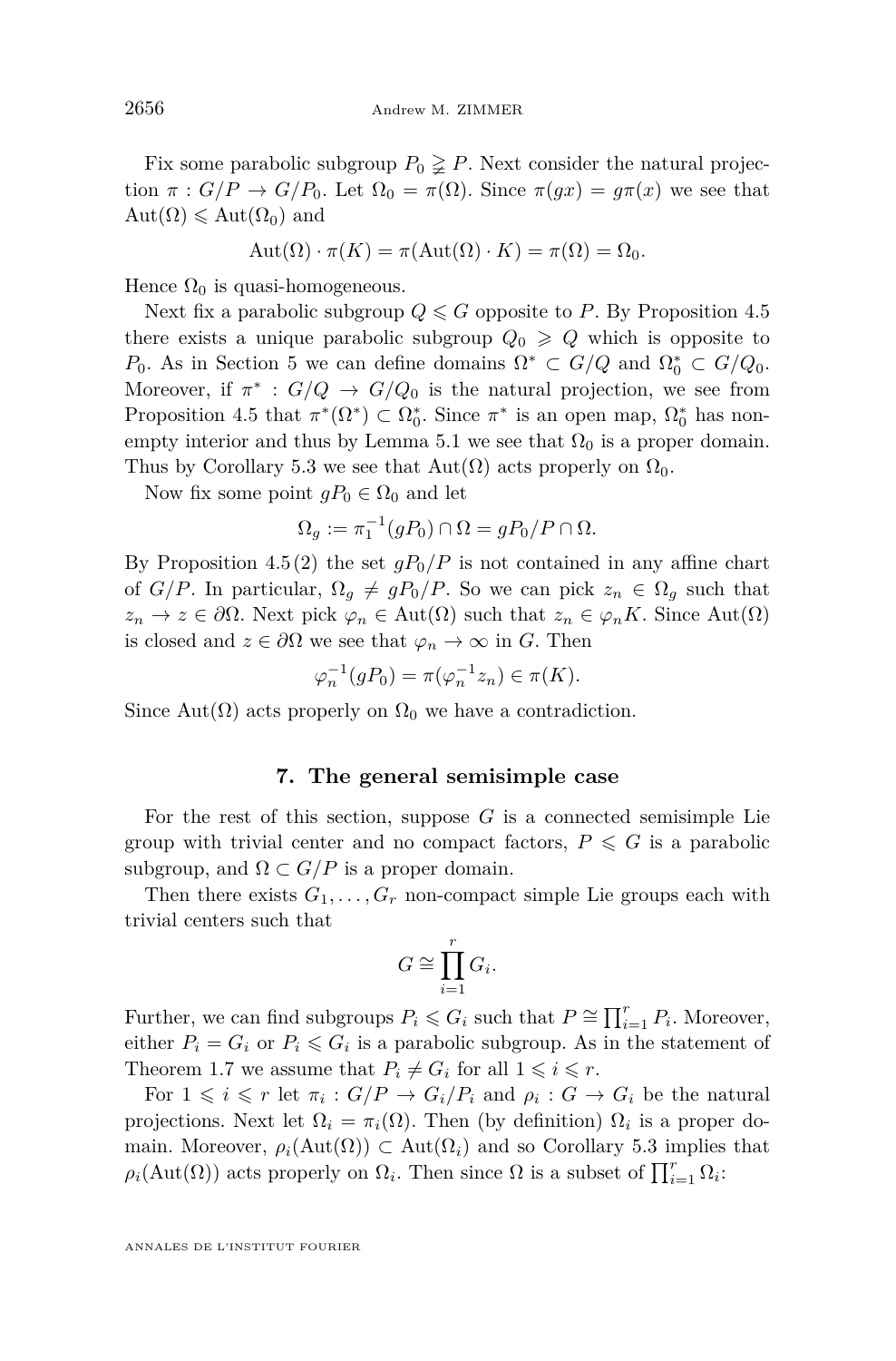<span id="page-23-0"></span>PROPOSITION 7.1. — Aut $(\Omega)$  acts properly on  $\Omega$ .

We now prove Theorem [1.7:](#page-6-0)

Proof of Theorem [1.7.](#page-6-0) — Let  $K \subset \Omega$  be a compact subset such that  $Aut(\Omega) \cdot K = \Omega$ .

Next let

$$
\widehat{\Omega} := \prod_{i=1}^r \Omega_i \subset G/P.
$$

Since  $\rho_i(\text{Aut}(\Omega))$  acts properly on  $\Omega_i$  we see that

$$
\prod_{i=1}^r \rho_i(\operatorname{Aut}(\Omega))
$$

acts properly on  $\widehat{\Omega}$ . Then, since

$$
Aut(\Omega) \leq \prod_{i=1}^r \rho_i(Aut(\Omega))
$$

we see that  $Aut(\Omega)$  acts properly on  $\widehat{\Omega}$ .

Now assume that  $\Omega \neq \widehat{\Omega}$ . Then there exists some  $x \in \partial \Omega \cap \widehat{\Omega}$ . Pick  $x_n \in \Omega$ such that  $x_n \to x$ . Then there exists  $\varphi_n \in \text{Aut}(\Omega)$  such that  $x_n \in \varphi_n K$ .

Let  $K' \subset \Omega$  be a compact neighborhood of *x*. Then for *n* large

 $\varphi_n K \cap K' \neq \emptyset.$ 

Then since Aut( $\Omega$ ) acts properly on  $\widehat{\Omega}$  we see that the set  $\{\varphi_n : n \in$  $\mathbb{N}\}\subset G$  is relatively compact. Then, since  $\text{Aut}(\Omega)$  is closed, we can pass to a subsequence such that  $\varphi_n \to \varphi \in \text{Aut}(\Omega)$ . Next let  $k_n = \varphi_n^{-1} x_n$ . By passing to another subsequence we can suppose that  $k_n \to k \in K$ . But then

$$
x = \varphi k \in \Omega
$$

and so we have a contradiction.

#### **8. Proof of Theorem [1.2](#page-3-0)**

<span id="page-23-1"></span>Suppose *M* is a compact manifold and *G* is a connected semi-simple Lie group with trivial center and no compact factors. Let  $P \le G$  be a parabolic subgroup and let  $\{(U_\alpha, \varphi_\alpha)\}_{\alpha \in \mathcal{A}}$  be a  $(G, G/P)$ -structure on M such that the image of the developing map is bounded in an affine chart.

Now  $\Omega := \text{dev}(M)$  is a proper quasi-homogeneous domain. By Propo-sition [3.1](#page-11-0) and Proposition [7.1,](#page-23-0)  $Aut(\Omega)$  is a Lie group which acts properly

TOME 68 (2018), FASCICULE 6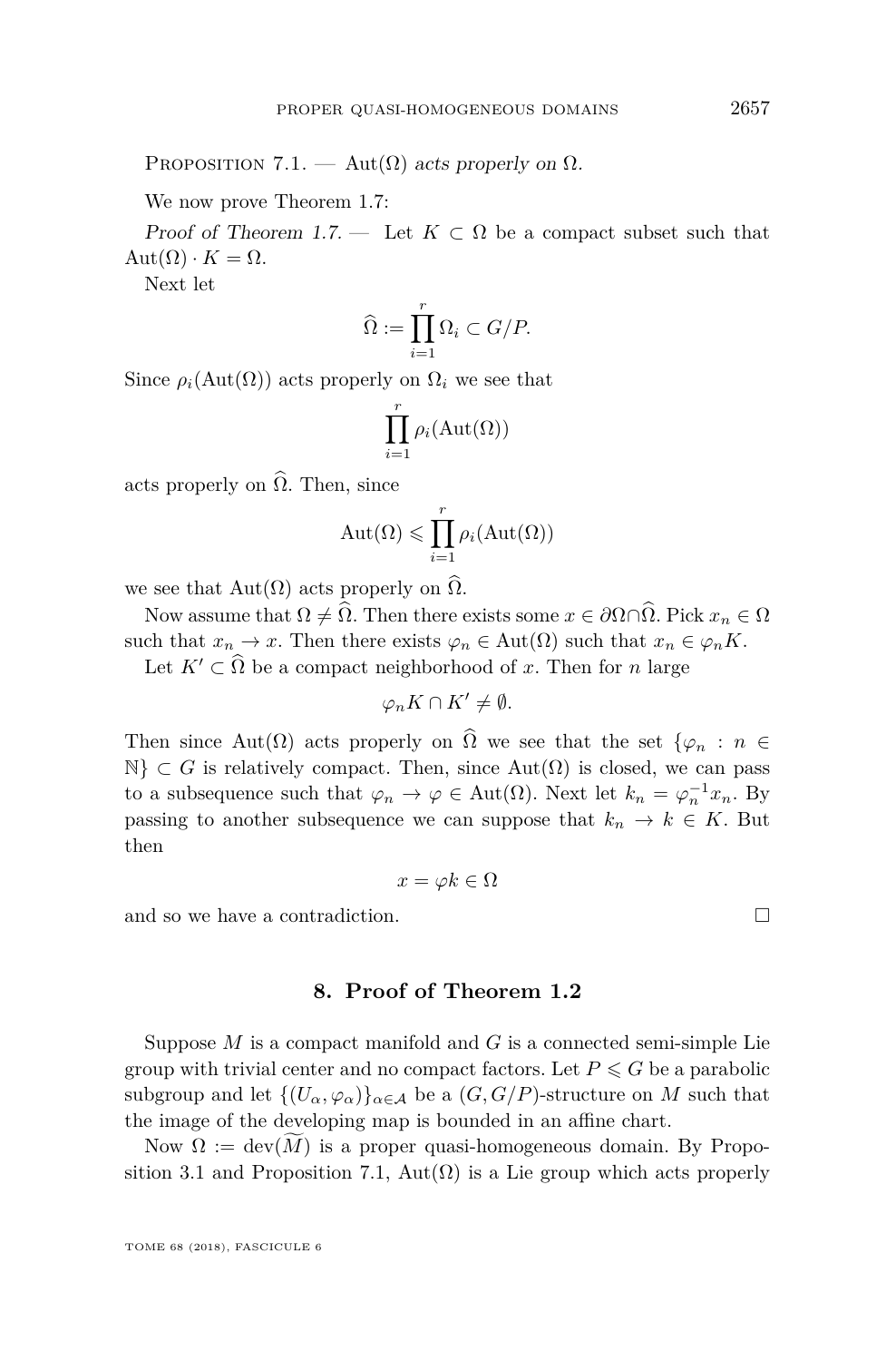on  $\Omega$ . Now, by a result of Palais [\[30\]](#page-28-7), there exists a Aut $(\Omega)$ -invariant Riemannian metric on  $\Omega$ .

At this point the rest of the argument follows the proof of Proposition 3.4.10 in [\[32\]](#page-28-8) verbatim, but we will provide the details for the reader's convenience.

Since the Riemannian metric on  $\Omega$  is Aut( $\Omega$ )-invariant, we can pull it back to a Riemannian metric  $\tilde{M}$  which descends to a Riemannian metric on *M*. Then the developing map dev :  $\widetilde{M} \to \Omega$  is a local isometry relative to the Riemannian metrics.

Let  $B_{\widetilde{M}}(x,r)$  be the closed metric ball centered at *x* of radius *r* in *M* d let  $\overline{B}_{\Omega}(u,r)$  be the closed metric ball centered at *u* of radius *r* in  $\Omega$ and let  $\overline{B}_{\Omega}(y, r)$  be the closed metric ball centered at *y* of radius *r* in  $\Omega$ (relative to the Riemannian metrics).

Since M is compact, there exists some  $\epsilon > 0$  such that every metric ball of radius  $\epsilon$  in *M* is convex (that is, every two points in the metric ball are joined by a unique geodesic in the metric ball). Since  $Aut(\Omega)$  acts co-compactly on  $\Omega$ , by possibly shrinking  $\epsilon$  we can also assume that every metric ball of radius  $\epsilon$  in  $\Omega$  is convex.

Then for any  $x \in M$  the developing map restricted to  $B_{\widetilde{M}}(x, \epsilon)$  is a meomorpism onto its image: if  $\text{dev}(x_1) = \text{dev}(x_2)$  for some  $x_1, x_2 \in$ homeomorpism onto its image: if  $dev(x_1) = dev(x_2)$  for some  $x_1, x_2 \in$  $B_{\widetilde{M}}(x,\epsilon)$  distinct, then the geodesic joining  $x_1$  to  $x_2$  in  $B_{\widetilde{M}}(x,\epsilon)$  is mapped<br>to a self intersecting geodesic in  $\overline{B}_\Omega(\text{dev}(x), \epsilon)$  which is a contradiction. This to a self intersecting geodesic in  $\overline{B}_{\Omega}(\text{dev}(x), \epsilon)$  which is a contradiction. This implies that the developing map induces an isometry between  $B_{\widetilde{M}}(x,\epsilon)$  and  $\overline{B}_{\Omega}(\text{dev}(x), \epsilon)$  $\overline{B}_\Omega(\text{dev}(x), \epsilon).$ 

Now consider  $y \in \Omega$  and  $x \in \text{dev}^{-1}(\overline{B}_{\Omega}(y,\epsilon/2))$ . Then the metric ball  $B_{\widetilde{M}}(x,\epsilon)$  maps isometrically into  $\Omega$  and hence properly contains a copy of  $\overline{B}_\Omega(u,\epsilon/2)$ . Thus the entire inverse image dev<sup>-1</sup>( $\overline{B}(u,\epsilon/2)$ ) is a disjoint of  $\overline{B}_{\Omega}(y, \epsilon/2)$ . Thus the entire inverse image dev<sup>-1</sup>( $\overline{B}(y, \epsilon/2)$ ) is a disjoint union of such homeomorphic copies. Therefore the developing map is a covering map.

#### **9. Dual convexity and completeness**

Suppose *G* is a non-compact connected simple Lie group with trivial center and  $P \le G$  is a parabolic subgroup. Fix a parabolic subgroup  $Q \le G$ opposite to *P*.

Let  $\Omega \subset G/P$  be a proper domain and define (as before)

 $\Omega^* := \{ \xi \in G/Q : \xi \text{ is opposite to every } x \in \Omega \}.$ 

Also given  $\xi \in G/Q$  define (as before)

 $Z_{\xi} := \{x \in G/P : x \text{ is not opposite to } \xi\}.$ 

ANNALES DE L'INSTITUT FOURIER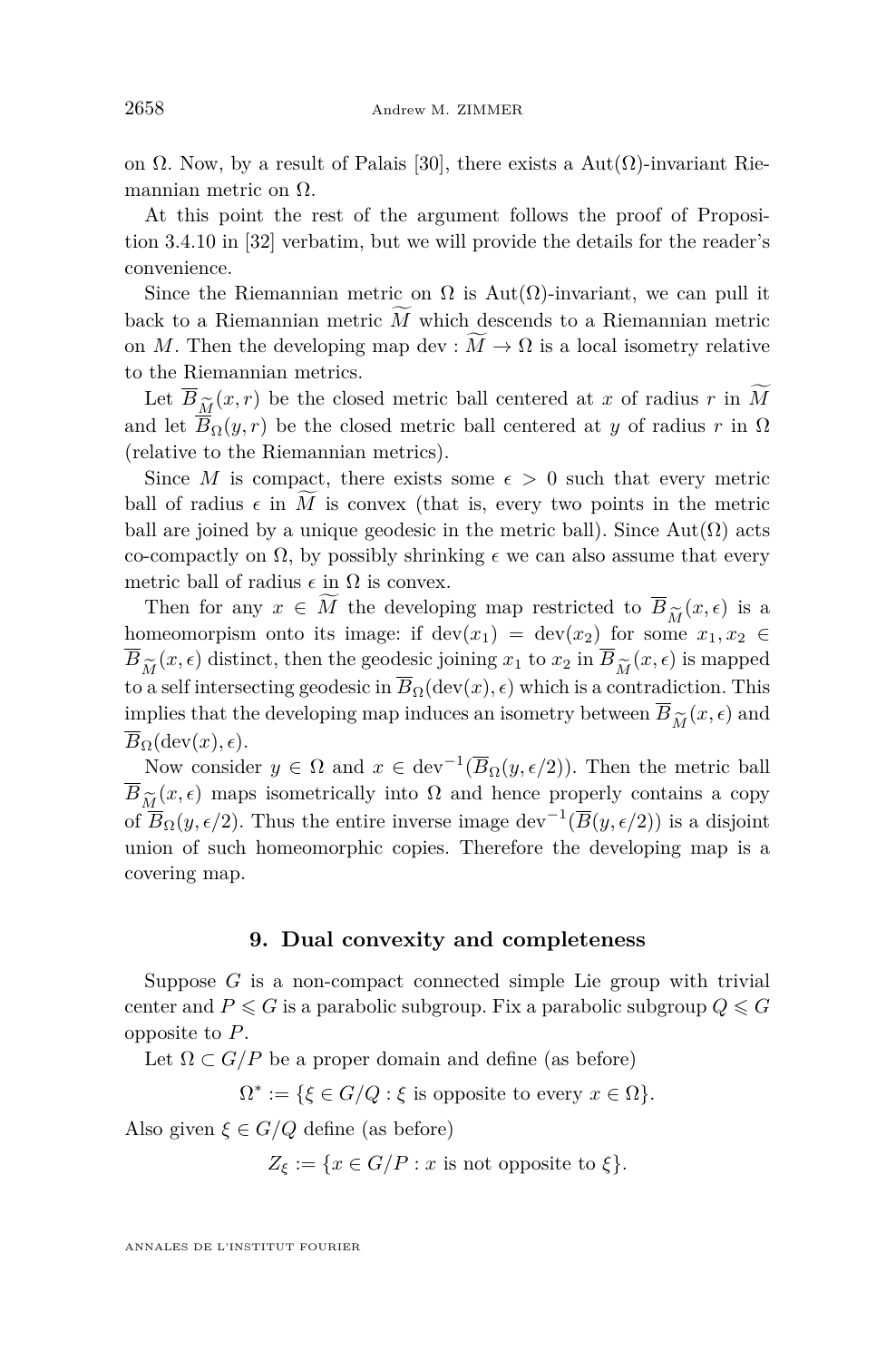Then  $\xi \in \Omega^*$  if and only if  $Z_{\xi} \cap \Omega = \emptyset$ .

Now define maps  $\iota: G/P \to \mathbb{P}(V)$  and  $\iota^*: G/Q \to \mathbb{P}(V^*)$  as in the dis-cussion following Theorem [4.6.](#page-14-0) And let  $C_{\Omega}$  be the metric on  $\Omega$  constructed in Section [5.](#page-15-2)

We now provide a characterization of the domains where  $C_{\Omega}$  is complete using the concept of dual convexity introduced in Definition [1.11.](#page-7-1)

<span id="page-25-0"></span>THEOREM 9.1. — With the notation above,  $(\Omega, C_{\Omega})$  is a complete metric space if and only if  $\Omega$  is dual convex.

Proof. — Suppose that  $(\Omega, C_{\Omega})$  is a complete metric space. Let

$$
\widehat{\Omega} = \{ x \in G/P : x \notin Z_{\xi} \text{ for all } \xi \in \Omega^* \}.
$$

Since  $\Omega^*$  is compact,  $\Omega$  is open and  $\Omega \subset \Omega$  by the definition of  $\Omega^*$ . Moreover  $(\hat{\Omega})^* = \Omega^*$ . Because  $\Omega^*$  has non-empty interior,  $\hat{\Omega}$  is a bounded open set in an affine chart. Then the proof of Theorem [5.2](#page-17-0) implies that  $C_{\widehat{\Omega}}$  is a metric<br>on  $\widehat{\Omega}$  (potice that  $\widehat{\Omega}$  may not be connected but connectivity is not used in on  $\Omega$  (notice that  $\Omega$  may not be connected, but connectivity is not used in the proof of Theorem [5.2\)](#page-17-0) and

$$
C_{\Omega}=C_{\widehat{\Omega}}|_{\Omega}.
$$

We claim that  $\Omega$  coincides with a connected component of  $\widehat{\Omega}$  which would imply that  $\Omega$  is dual convex. Suppose not, then there exists some  $x \in \partial\Omega \cap \Omega$ . Pick a sequence  $x_n \in \Omega$  such that  $x_n \to x$ . Then

$$
C_{\Omega}(x_n, x_{n+m}) = C_{\widehat{\Omega}}(x_n, x_{n+m}) \leq C_{\widehat{\Omega}}(x_n, x) + C_{\widehat{\Omega}}(x, x_{n+m})
$$

so  $x_n$  is a Cauchy sequence. But  $C_{\Omega}$  is a complete metric and so  $x \in \Omega$ which is a contradiction. Thus  $\Omega$  is dual convex.

Now suppose that  $\Omega$  is dual convex. We wish to show that  $C_{\Omega}$  is a complete metric on  $\Omega$ . Suppose that  $x_n$  is a Cauchy sequence, then by passing to a subsequence we can suppose that

$$
\sum_{i=1}^{\infty} C_{\Omega}(x_i, x_{i+1}) = M < \infty.
$$

Then

$$
C_{\Omega}(x_n, x_1) \leqslant M
$$

for all  $n \geqslant 0$ . Since  $G/P$  is compact we can pass to a subsequence such that  $x_n \to x \in \overline{\Omega}$ . We claim that  $x \in \Omega$ . Otherwise there exists some  $\xi \in \Omega^*$ such that  $x \in Z_{\xi}$ . Since  $\Omega$  is bounded in some affine chart we can find some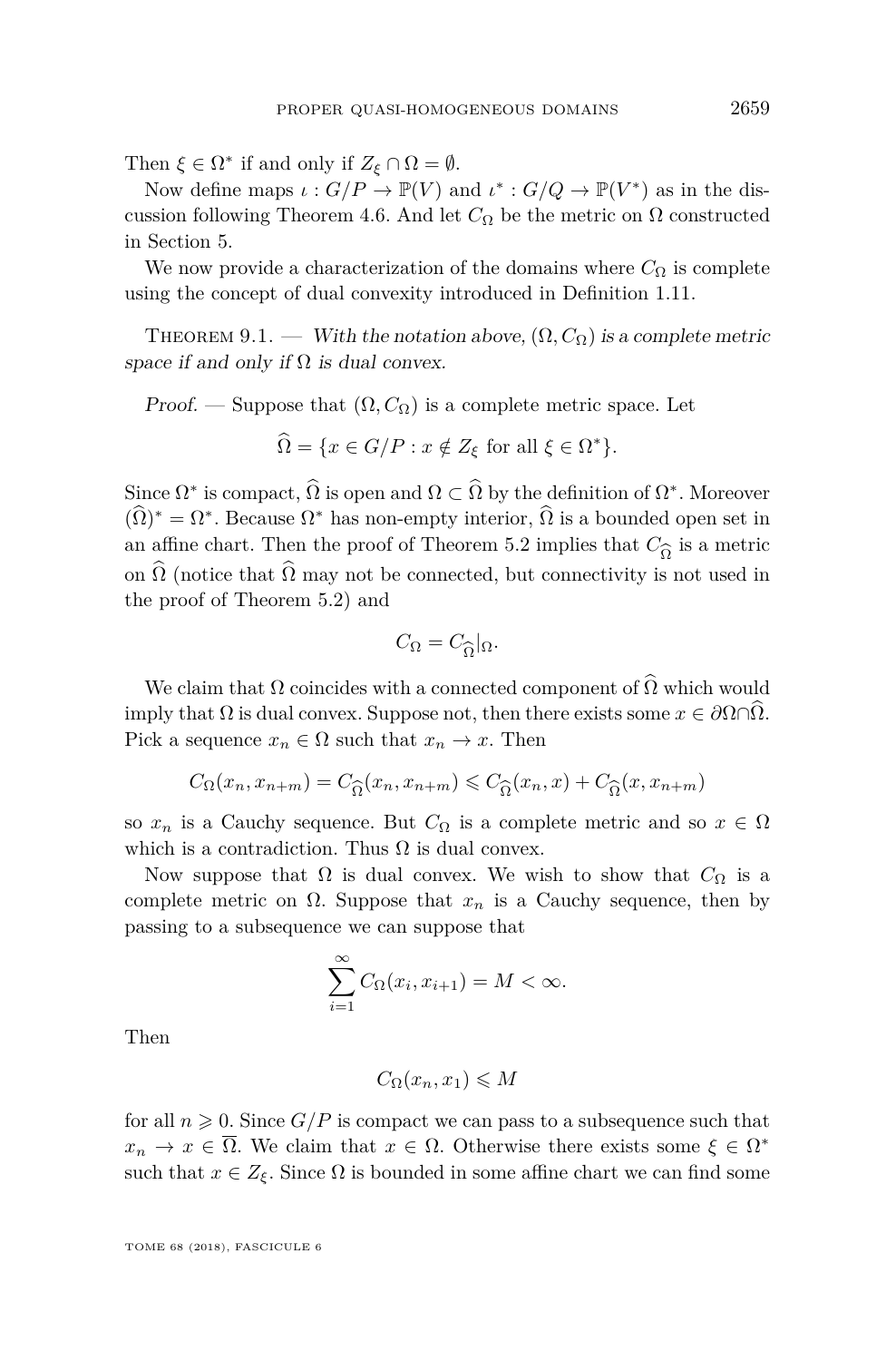$\eta \in \Omega^*$  such that  $x \notin Z_{\eta}$ . Then

$$
C_{\Omega}(x_1, x_n) \geqslant \log \left| \frac{\iota^*(\xi) \big( \iota(x_1) \big) \iota^*(\eta) \big( \iota(x_n) \big)}{\iota^*(\xi) \big( \iota(x_n) \big) \iota^*(\eta) \big( \iota(x_1) \big)} \right|.
$$

But since  $x \in Z_f$  the right hand side of the above expression goes to infinity as  $n \to \infty$ . Thus we have a contradiction and thus  $x \in \Omega$ . So  $C_{\Omega}$  is a complete metric on  $\Omega$ .

We can now prove Theorem [1.12](#page-7-2) from the introduction. The key step is the following variant of the Hopf–Rinow theorem:

LEMMA  $9.2.$  — Suppose  $(X,d)$  is a locally compact metric space and there exists a compact set  $K \subset X$  such that  $X = \text{Isom}(X, d) \cdot K$ . Then  $(X, d)$  is a complete metric space.

Proof. — We first claim that there exists  $\delta > 0$  such that for any  $x \in X$ the set

$$
B_X(x;\delta) := \{ y \in X : d(x,y) \leq \delta \}
$$

is compact. Since  $(X, d)$  is locally compact, for any  $k \in K$  there exists  $\delta_k$  > 0 such that  $B_X(k; \delta_k)$  is compact. Then since

$$
K \subset \cup_{k \in K} \{ y \in X : d(k, y) < \delta_k/2 \}
$$

there exists  $k_1, \ldots, k_N \in K$  such that

$$
K \subset \bigcup_{i=1}^{N} \{ y \in X : d(k_i, y) < \delta_{k_i}/2 \}.
$$

Then if  $\delta := \min\{\delta_{k_i}/2\}$  we see that  $B_X(x;\delta)$  is compact for any  $x \in X$ .

Now suppose that  $x_n$  is a Cauchy sequence in  $(X, d)$ . Then there exists  $N > 0$  such that  $d(x_n, x_N) < \delta$  for  $n > N$ . But then there exists a subsequence  $x_{n_k}$  which converges. Thus  $(X, d)$  is complete.

Now Theorem [9.1](#page-25-0) and the above lemma imply:

<span id="page-26-0"></span>COROLLARY  $9.3.$  — Suppose *G* is a connected non-compact simple Lie group with trivial center,  $P \le G$  is a parabolic subgroup, and  $\Omega \subset G/P$  is a proper quasi-homogeneous domain. Then  $\Omega$  is dual convex.

#### BIBLIOGRAPHY

- <span id="page-26-1"></span>[1] M. Andersson, M. Passare & R. Sigurdsson, Complex convexity and analytic functionals, Progress in Mathematics, vol. 225, Birkhäuser, 2004, xii+160 pages.
- <span id="page-26-2"></span>[2] S. A. Ballas, J. Danciger & G.-S. Lee, "Convex projective structures on nonhyperbolic three-manifolds", Geom. Topol. **22** (2018), no. 3, p. 1593-1646.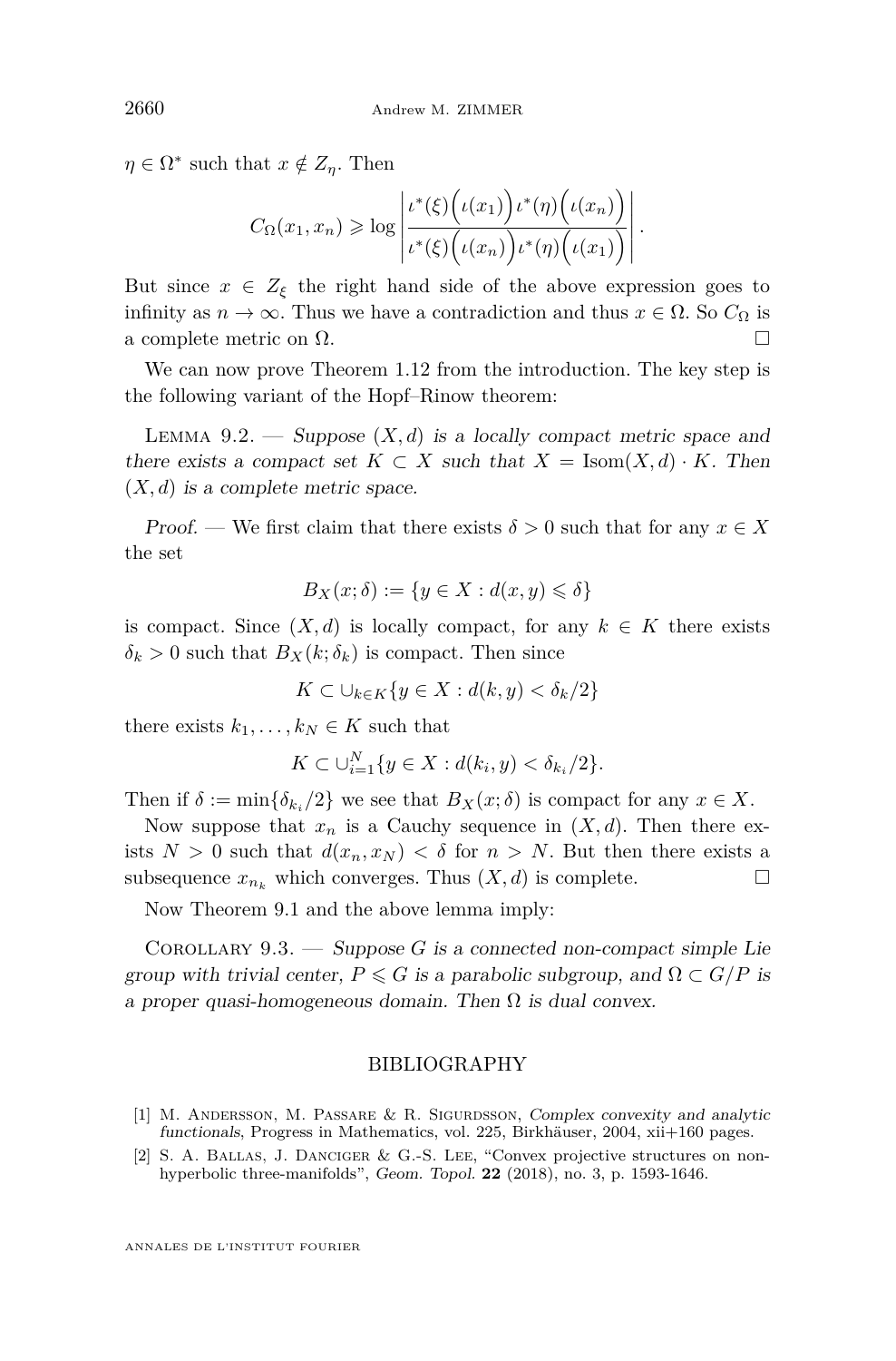- <span id="page-27-14"></span>[3] Y. Benoist, "Automorphismes des cônes convexes", Invent. Math. **141** (2000), no. 1, p. 149-193.
- <span id="page-27-17"></span>[4] ——— , "Convexes divisibles. IV. Structure du bord en dimension 3", Invent. Math. **164** (2006), no. 2, p. 249-278.
- <span id="page-27-1"></span>[5]  $\frac{1}{2}$ , "A survey on divisible convex sets", in Geometry, analysis and topology of discrete groups, Advanced Lectures in Mathematics (ALM), vol. 6, International Press., 2008, p. 1-18.
- <span id="page-27-18"></span>[6] R. Bowen, "Hausdorff dimension of quasicircles", Publ. Math., Inst. Hautes Étud. Sci. (1979), no. 50, p. 11-25.
- <span id="page-27-19"></span>[7] A. CANO & J. SEADE, "On discrete groups of automorphisms of  $\mathbb{P}_{\mathbb{C}}^{2}$ ", Geom. Dedicata **168** (2014), p. 9-60.
- <span id="page-27-11"></span>[8] L. Dubois, "Projective metrics and contraction principles for complex cones", J. Lond. Math. Soc. **79** (2009), no. 3, p. 719-737.
- <span id="page-27-22"></span>[9] P. B. Eberlein, Geometry of nonpositively curved manifolds, Chicago Lectures in Mathematics, University of Chicago Press, 1996, vii+449 pages.
- <span id="page-27-21"></span>[10] S. Frankel, "Complex geometry of convex domains that cover varieties", Acta Math. **163** (1989), no. 1-2, p. 109-149.
- <span id="page-27-0"></span>[11] W. M. GOLDMAN, "Geometric structures on manifolds and varieties of representations", in Geometry of group representations (Boulder, CO, 1987), Contemporary Mathematics, vol. 74, American Mathematical Society, 1988, p. 169-198.
- <span id="page-27-15"></span>[12] ——, "Convex real projective structures on compact surfaces", J. Differ. Geom. **31** (1990), no. 3, p. 791-845.
- <span id="page-27-23"></span>[13] F. Guéritaud, O. Guichard, F. Kassel & A. Wienhard, "Anosov representations and proper actions", Geom. Topol. **21** (2017), no. 1, p. 485-584.
- <span id="page-27-3"></span>[14] ——— , "Compactification of certain Clifford-Klein forms of reductive homogeneous spaces", Mich. Math. J. **66** (2017), no. 1, p. 49-84.
- <span id="page-27-4"></span>[15] O. GUICHARD & A. WIENHARD, "Convex foliated projective structures and the Hitchin component for PSL4(**R**)", Duke Math. J. **144** (2008), no. 3, p. 381-445.
- <span id="page-27-5"></span>[16] ——— , "Anosov representations: domains of discontinuity and applications", Invent. Math. **190** (2012), no. 2, p. 357-438.
- <span id="page-27-10"></span>[17] L. Hörmander, Notions of convexity, Modern Birkhäuser Classics, Birkhäuser, 2007, Reprint of the 1994 edition, viii+414 pages.
- <span id="page-27-2"></span>[18] A. V. Isaev & S. G. Krantz, "Domains with non-compact automorphism group: a survey", Adv. Math. **146** (1999), no. 1, p. 1-38.
- <span id="page-27-12"></span>[19] D. Johnson & J. J. Millson, "Deformation spaces associated to compact hyperbolic manifolds", in Discrete groups in geometry and analysis (New Haven, CO, 1984), Progress in Mathematics, vol. 67, Birkhäuser Boston, 1987, p. 48-106.
- <span id="page-27-16"></span>[20] M. Kapovich, "Convex projective structures on Gromov-Thurston manifolds", Geom. Topol. **11** (2007), p. 1777-1830.
- <span id="page-27-7"></span>[21] M. Kapovich, B. Leeb & J. Porti, "Morse actions of discrete groups on symmetric space", <https://arxiv.org/abs/1403.7671>, 2014.
- <span id="page-27-6"></span>[22] ——— , "A Morse Lemma for quasigeodesics in symmetric spaces and euclidean buildings", <https://arxiv.org/abs/1411.4176>, 2014.
- <span id="page-27-8"></span>[23] ——— , "Dynamics on flag manifolds: domains of proper discontinuity and cocompactness", Geom. Topol. **22** (2018), no. 1, p. 157-234.
- <span id="page-27-9"></span>[24] S. Kobayashi, "Intrinsic distances associated with flat affine or projective structures", J. Fac. Sci. Univ. Tokyo Sect. IA Math. **24** (1977), no. 1, p. 129-135.
- <span id="page-27-20"></span>[25] S. Kobayashi & T. Ochiai, "Holomorphic projective structures on compact complex surfaces", Math. Ann. **249** (1980), no. 1, p. 75-94.
- <span id="page-27-13"></span>[26] J.-L. Koszul, "Déformations de connexions localement plates", Ann. Inst. Fourier **18** (1968), no. 1, p. 103-114.